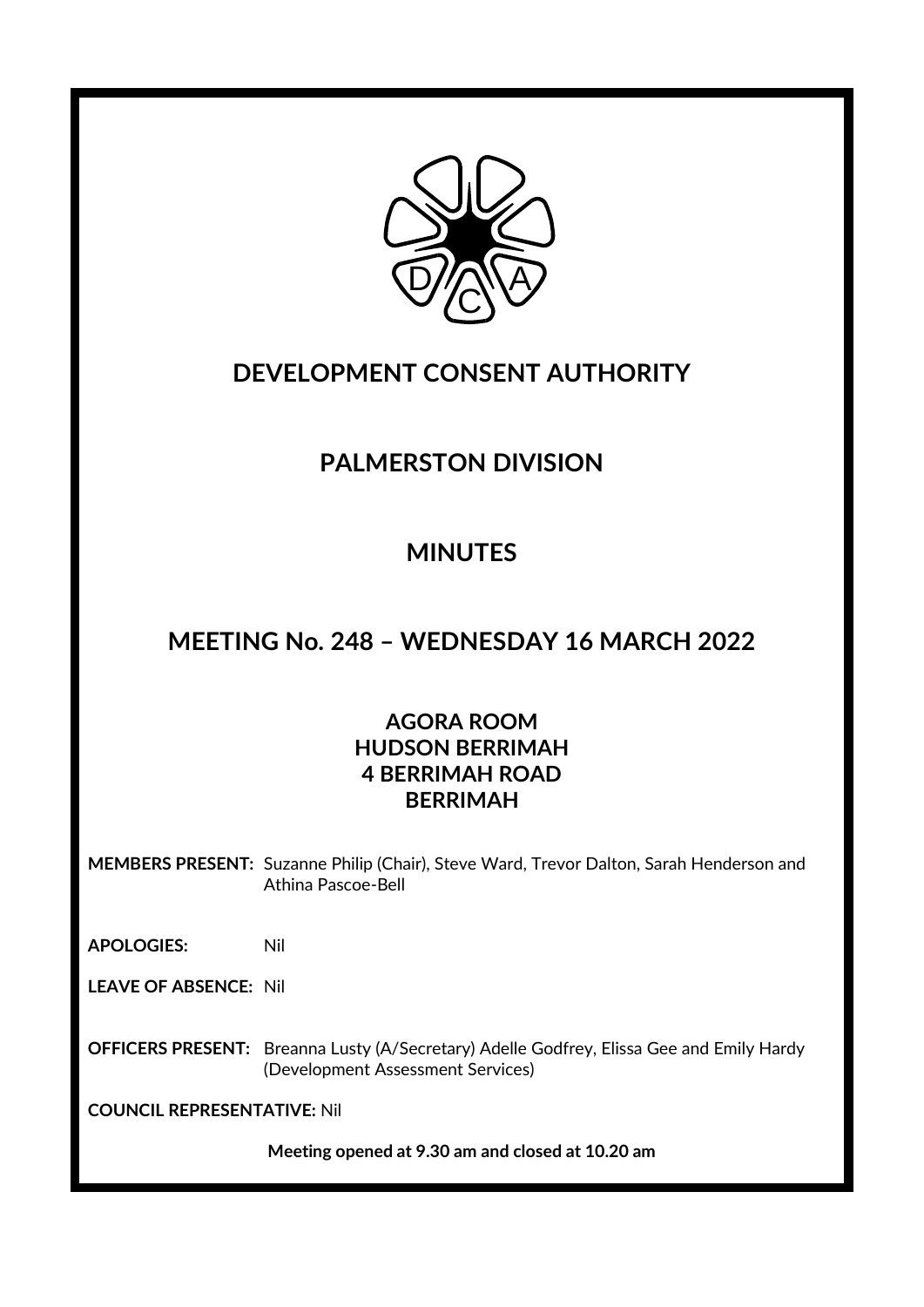**THESE CLOSED SESSION NOT PUBLIC MINUTES RECORDED THE EVIDENTIARY STAGE AND THE DELIBERATIVE STAGE SEPARATELY. THESE MINUTES RECORDED THE DELIBERATIVE STAGE. THE TWO STAGES ARE GENERALLY HELD AT DIFFERENT TIME DURING THE MEETING AND INVITEES ARE PRESENT FOR THE EVIDENTIARY STAGE ONLY.**

#### **ITEM 1 PA2022/0017 DWELLING-GROUP (4 X 3 BEDROOM AND 2 X 4 BEDROOM) IN 6 X SINGLE STOREY BUILDINGS IN SIX STAGES UNITS 15461 TO 15466 (APT'S 1-6) AND UNIT 15467 COMMON PROPERTY (18) LEADWORT COURT, ZUCCOLI, TOWN OF PALMERSTON APPLICANT** Territory Homes Pty Ltd

Ms Elizabeth Mpilias (Territory Homes Pty Ltd) attended.

**RESOLVED** That, the Development Consent Authority vary the requirements of Clause 5.4.3 **03/22** (Building Setbacks of Residential Buildings and Ancillary Structures) and 5.4.6 (Private Open Space) of the Northern Territory Planning Scheme 2020, and pursuant to section 53(a) of the *Planning Act 1999*, consent to the application to develop Units 15461 - 15467 (18) Leadwort Court, Zuccoli, Town of Palmerston for the purpose of a dwelling-group  $(4 \times 3 \text{ bedroom}$  and  $2 \times 4 \text{ bedroom}$ ) in 6 x single storey buildings in six stages, subject to the following conditions:

#### **GENERAL CONDITIONS**

- 1. The works carried out under this permit shall be in accordance with the drawings endorsed as forming part of this permit.
- 2. The owner of the land must enter into agreements with the relevant authorities for the provision of water supply, sewerage, electricity facilities, and telecommunication networks to the development shown on the endorsed plan in accordance with the authorities' requirements and relevant legislation at the time.
- 3. Any developments on or adjacent to any easements on site shall be carried out to the requirements of the relevant service authority to the satisfaction of the consent authority.
- 4. Stormwater is to be collected and discharged into the drainage network to the technical standards of and at no cost to the City of Palmerston, to the satisfaction of the consent authority.
- 5. Storage for waste disposal bins is to be provided to the requirements of the City of Palmerston, to the satisfaction of the consent authority.
- 6. The owner shall undertake reinstatement works to the technical requirements of and at no cost to the City of Palmerston, to the satisfaction of the consent authority.
- 7. Before the occupation of the development starts, the landscaping works shown on the endorsed plans must be carried out and completed to the satisfaction of the consent authority.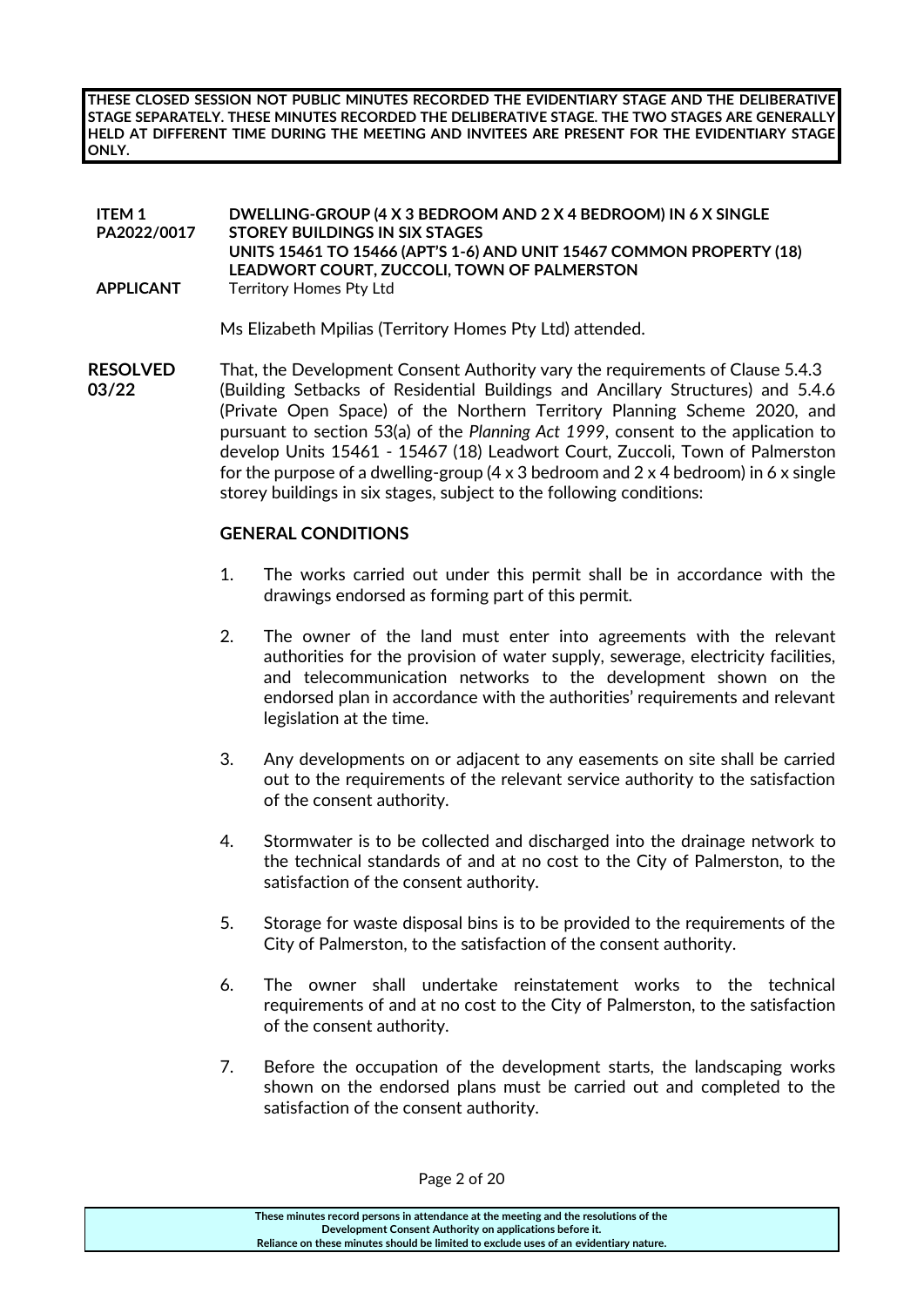- 8. The landscaping shown on the endorsed plans must be maintained to the satisfaction of the consent authority, including that any dead, diseased or damaged plants are to be replaced.
- 9. The private open space areas shall be screened along each unit boundary by:
	- a) the erection of a solid wall or screen fence not less than 1.8 metres high: or
	- b) fenced to a height not less than 1.8 metres high and planted with dense vegetation.
- 10. All air conditioning condensers (including any condenser units required to be added or replaced in the future) are to be appropriately screened from public view, located so as to minimise thermal and acoustic impacts on neighbouring properties and condensate disposed of to ground level in a controlled manner to the satisfaction of the consent authority.
- 11. All pipes, fixtures, fittings and vents servicing any building on the site must be concealed in service ducts or otherwise hidden from view to the satisfaction of the consent authority.

#### **NOTES**

- 1. The Power and Water Corporation advises that the Water and Sewer Services Development Section (waterdevelopment@powerwater.com.au) and Power Network Engineering Section (powerdevelopment@powerwater.com.au) should be contacted via email a minimum of 1 month prior to construction works commencing in order to determine the Corporation's servicing requirements, and the need for upgrading of on-site and/or surrounding infrastructure.
- 2. This development permit is not an approval to undertake building work. You are advised to contact a Northern Territory registered building certifier to seek a building permit as required by the Northern Territory Building Act 1993 before commencing any demolition or construction works.
- 3. Any proposed works which fall within the scope of the Construction Industry Long Service Leave and Benefits Act 2005 must be notified to NT Build by lodgement of the required Project Notification Form. Payment of any levy must be made prior to the commencement of any construction activity. NT Build should be contacted via email (info@ntbuild.com.au) or by phone on 08 89364070 to determine if the proposed works are subject to the Act.
- 4. If you choose nbn to service your development, you will need to enter into a development agreement with nbn. The first step is to register the development via [http://www.nbnco.com.au/develop-or-plan-with-the](http://www.nbnco.com.au/develop-or-plan-with-the-nbn/new-developments.html)[nbn/new-developments.html](http://www.nbnco.com.au/develop-or-plan-with-the-nbn/new-developments.html) once registered nbn will be in contact to discuss the specific requirements for the development. Nbn requires you to apply at least 3 months before any civil works commence. All telecommunications infrastructure should be built to nbn guidelines found at [http://www.nbnco.com.au/develop-or-plan-with-the-nbn/new](http://www.nbnco.com.au/develop-or-plan-with-the-nbn/new-developments/builders-designers.html)[developments/builders-designers.html](http://www.nbnco.com.au/develop-or-plan-with-the-nbn/new-developments/builders-designers.html)

Page 3 of 20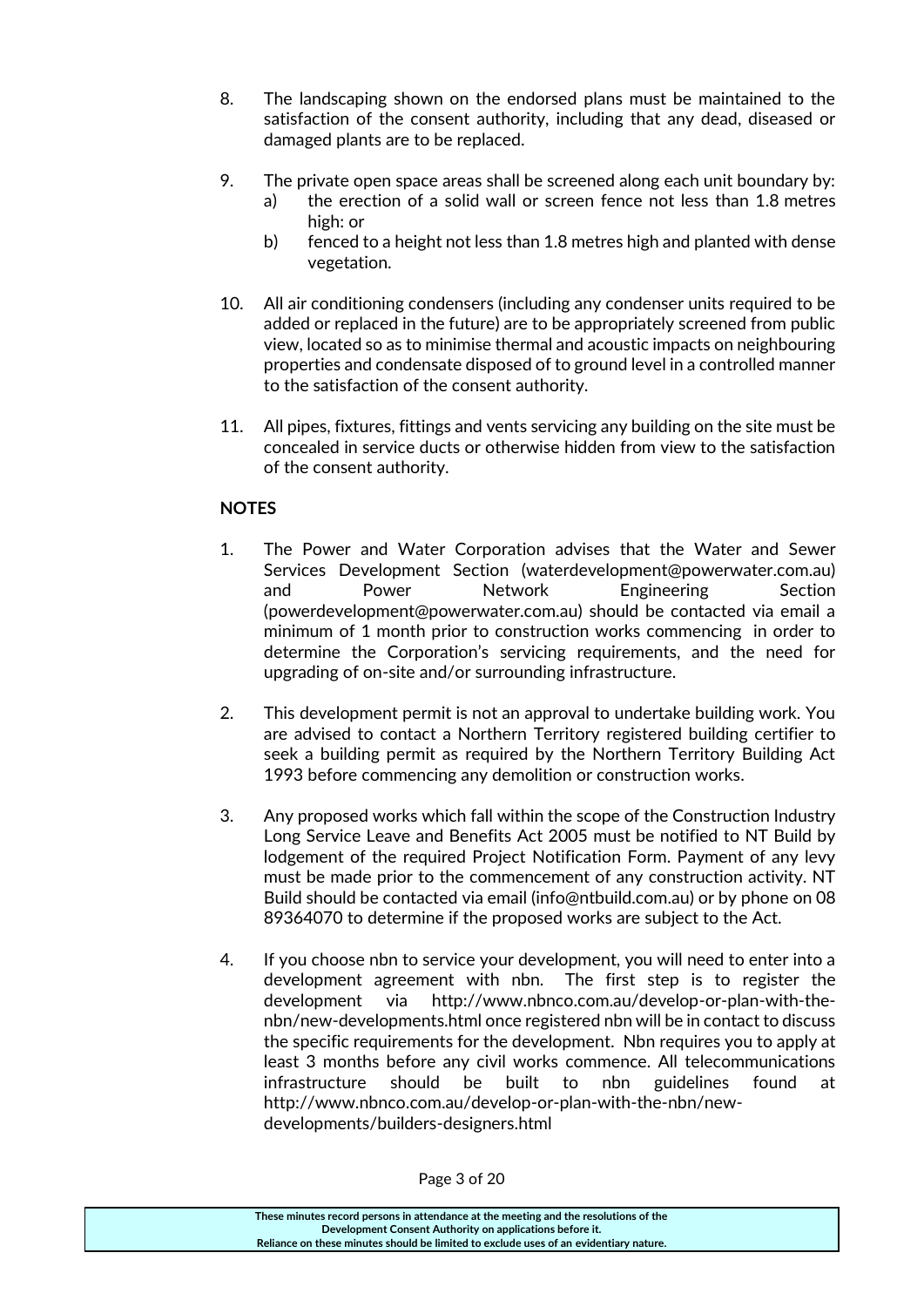#### **REASONS FOR THE DECISION**

1. Pursuant to section 51(1)(a) of the *Planning Act 1999,* the consent authority must take into consideration the planning scheme that applies to the land to which the application relates.

The NT Planning Scheme 2020 applies to the land and a dwelling-group (3+) requires consent under Clause 1.8 (When development consent is required). It is identified as *Merit Assessable* under Clause 1.8(1)(b)(i), therefore Clauses 5.2.4 (Vehicle Parking), 5.2.6 (Landscaping), 5.4.1 (Residential Density Limitations), 5.4.2 (Residential Height Limitations), 5.4.3 (Building Setbacks of Residential Buildings and Ancillary Structures), 5.4.6 (Private Open Space), 5.4.8 (Building Design for Dwelling-Group, Dwelling-Multiple, Rooming Accommodation and Residential Care Facility) need to be considered.

These clauses have been considered and it is found that the proposal complies with the relevant requirements of the Planning Scheme except for Clauses 5.4.3 (Building Setbacks of Residential Buildings and Ancillary Structures) and 5.4.6 (Private Open Space).

The strategic framework (Part 2 of the Scheme, including the Palmerston Eastern Suburbs Area Plan, which is relevant to the application) and the zone purpose and outcomes of Clause 4.3 (Zone LMR – Low Medium Density Residential) are only relevant to the extent of the proposed variations Clauses 5.4.3 (Building Setbacks of Residential Buildings and Ancillary Structures) and 5.4.6 (Private Open Space).

- 2. Pursuant to Clause 1.10 (Exercise of Discretion by the Consent Authority), subclause 5 of the NT Planning Scheme 2020, the consent authority may consent to a proposed development which is not in accordance with a requirement set out in Parts 3, 5 or 6 only if it is satisfied that the variation is appropriate having regard to:
	- (a) The purpose and administration clauses of the requirement; and
	- (b) The considerations listed under Clause 1.10(3) or 1.10(4).

The proposal has been found not to be in accordance with Clause 5.4.3 (Building Setbacks of Residential Buildings and Ancillary Structures), because the proposal will result in a minimum building setback of 2.8m to the primary street, where 6m is required. The proposal has also been found not to be in accordance with Clause 5.4.6 (Private Open Space) as no screen fencing or landscaping is provided along the northern and western boundaries of the site to provide a visual barrier between the private open space of each unit and the adjoining public park.

It is considered that variations to these clauses are appropriate in this instance because:

(a) The proposal is consistent with the purpose of Clause 5.4.3 (Building Setbacks of Residential Buildings and Ancillary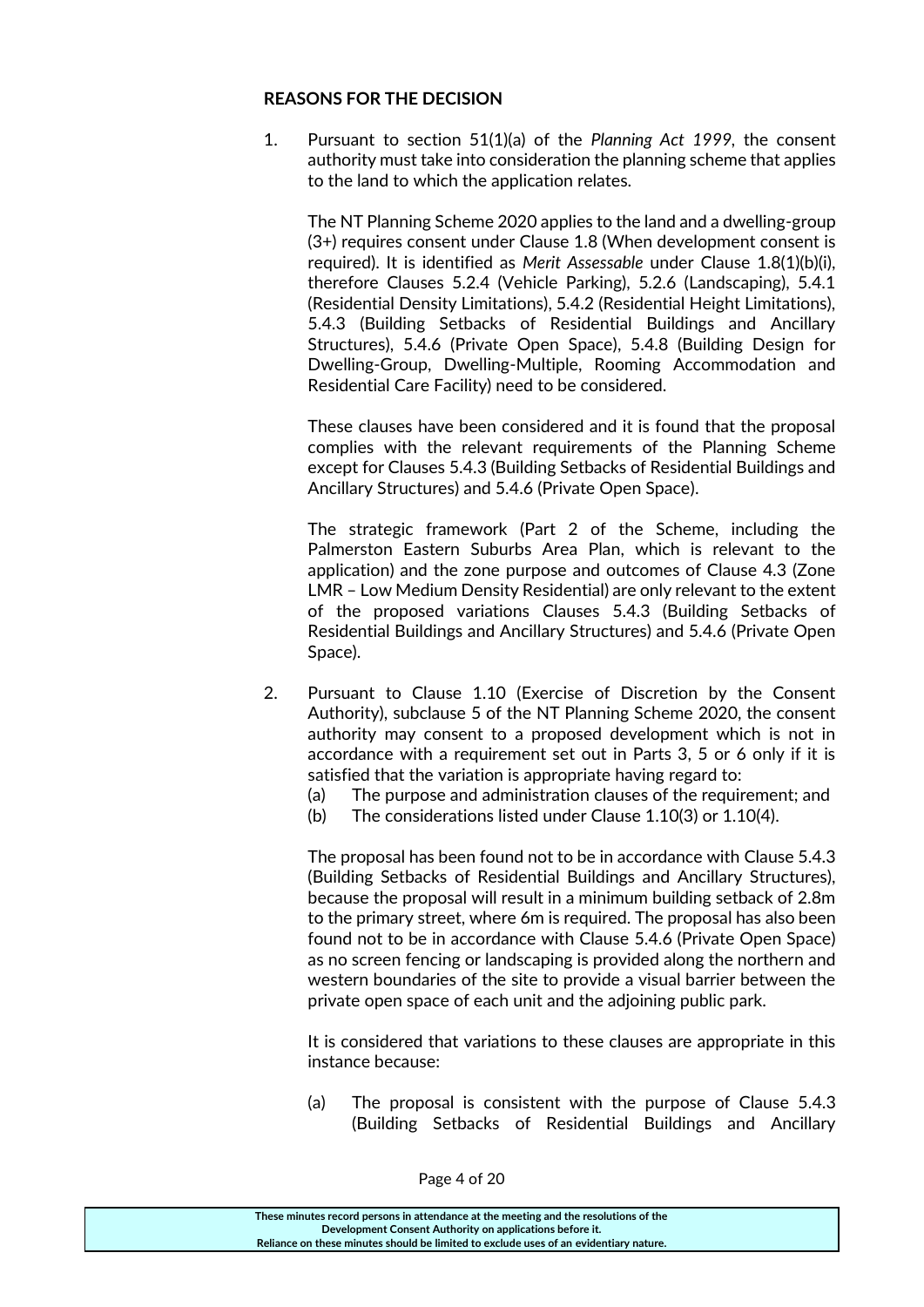Structures) as the reduced setback to the primary street is considered compatible with the streetscape and surrounding development including residential buildings on the same site. This proposal results in Unit 15461 including a dwelling with a 2.8m minimum setback to the primary street Leadwort Court. It is also noted that an air conditioning unit is located within the minimum setback, however the applicant has advised that there is no other feasible location and that it will be screened by the 1.8m high powder coated slat fence proposed along the primary street frontage. Administratively, the consent authority may consent to a development that is not in accordance with sub-clause 6 only if it is satisfied that the reduced setback is consistent with the purpose of this clause and it is appropriate to the site having regard to such matters as its location, scale and impact on adjoining and nearby property.

The subject site is located at the end of a cul-de-sac, with a public open space lot to the north and west. Lots 13717 - 13725 adjoin the site to the east and comprise single dwellings which are oriented away from the site. Due to the configuration of the lots and width of the road reserve, the building will appear further set back than the dwelling-single on adjoining Lot 13725. The proposed dwelling-group is oriented east towards the common driveway, with the Leadwort Court frontage acting similar to a secondary street frontage. Under the NTPS 2020 a residential building is required to be set back 2.5m from a secondary street. The proposed dwelling-group includes varied setbacks and articulation to reduce building massing when viewed from the street and from adjoining property. The reduced setback will not result in any undue overlooking of adjoining properties and will not impact breeze penetration. On balance, the Authority determined that the 2.8m front setback meets the purpose of Clause 5.4.3 and is appropriate to the site.

The proposal is consistent with Clause 5.4.6 (Private Open Space) in that the application provides an adequate area of private open space for each unit that will take advantage of the outlook across the park. Administratively, the consent authority may consent to private open space that is not in accordance with sub-clauses 5 only if is satisfied it is consistent with the purpose of this clause and the zone purpose and outcomes, and it is appropriate to the site having regard to such matters as its location, scale and impact on adjoining and nearby property. The variation will support the outcomes of Zone LMR, which include supporting site layout and landscaping that is sympathetic to the adjoining public spaces. The lack of screen fencing and dense landscaping along the northern and western external boundaries will allow for views and passive surveillance to the public open space. In their comments, City of Palmerston also requested that the dwellings retain some interface with the public open space lot and enable passive surveillance opportunities. As such, the Authority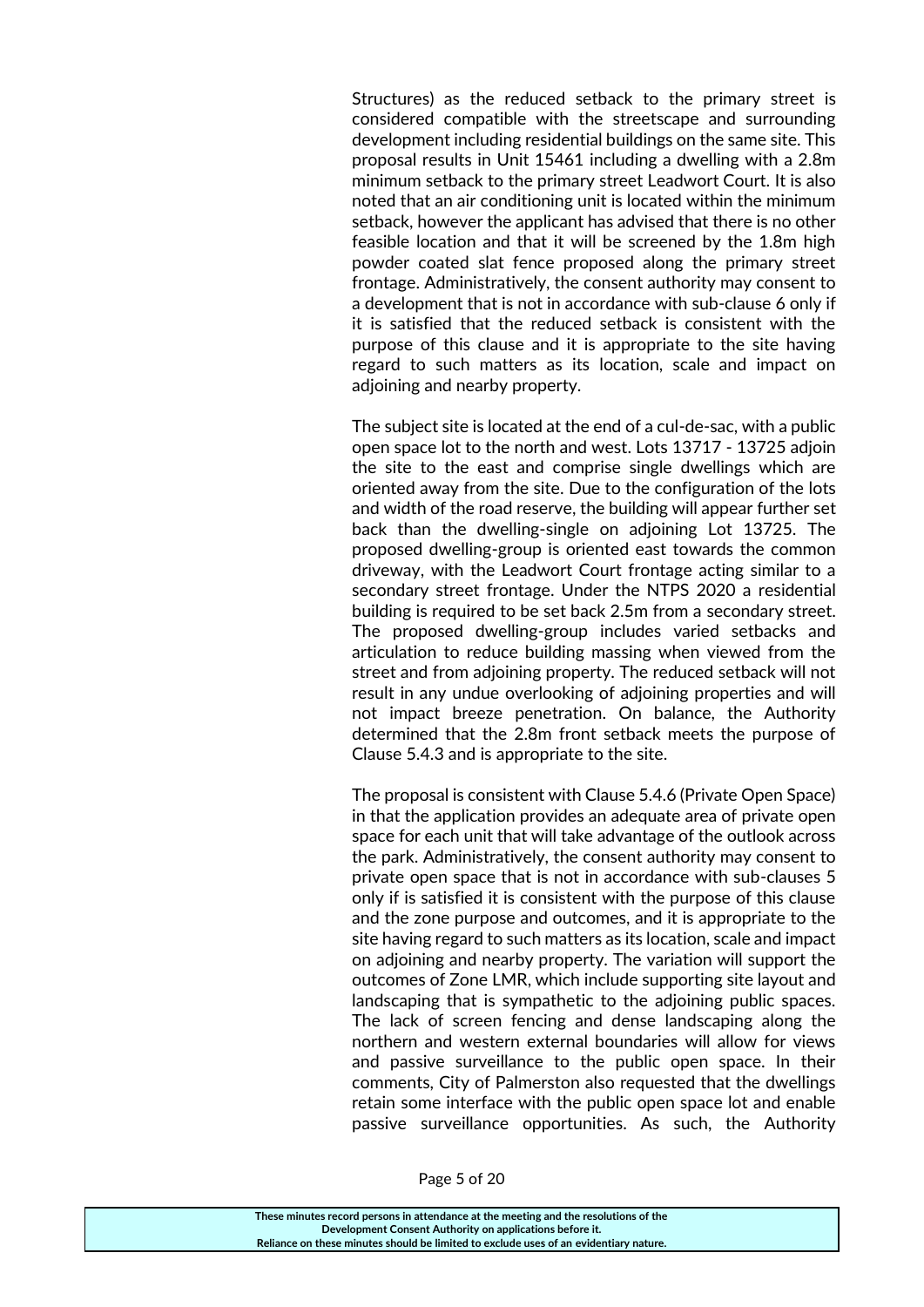considered the design to adequately balance the need to provide private open space for each dwelling, while also facilitating outlook and passive surveillance of adjoining public open space.

- (b) The considerations listed under Clause 1.10(4) have been given regard to and it has been found that the proposal complies with all relevant requirements of the NT Planning Scheme 2020, except for Clauses 5.4.3 (Building Setbacks of Residential Buildings and Ancillary Structures) and 5.4.6 (Private Open Space), as identified above.
- 3. Pursuant to section 51(1)(j) of the *Planning Act 1999*, the consent authority must take into consideration the capability of the land to which the proposed development relates to support the proposed development and the effect of the development on the land and on other land, the physical characteristics of which may be affected by the development.

Development permit DP20/0087 approved a vacant unit title scheme over the land, and at the time the land was assessed as capable of supporting a future residential development. Subdivision works have occurred which levelled the subject site. No land capability concerns have been identified for the application.

4. Pursuant to section 51(1)(n) of the *Planning Act 1999*, the consent authority must take into consideration the potential impact on the existing and future amenity of the area in which the land is situated.

The development is not anticipated to negatively impact on the existing and future amenity of the area. The reduced building setback to the primary street frontage is considered compatible with the streetscape and surrounding development. The building is articulated, located at the end of a cul-de-sac and will not result in any undue overlooking of adjoining properties or impact on breeze penetration. At the Hearing, Ms Pascoe-Bell questioned the applicant about waste collection and storage for the development, who confirmed that residents of each dwelling would be required to wheel bins to the curb on Leadwort Court for collection.

**FOR: 5 AGAINST: 0 ABSTAIN: 0**

**ACTION:** Notice of Consent and Development Permit

#### **ITEM 2 SUBDIVISION TO CREATE 68 LOTS (ZUCCOLI ASPIRE STAGE 4A) PA2021/0452 LOT 12432, ZUCCOLI PARADE, ZUCCOLI, TOWN OF PALMERSTON**

**APPLICANT** June D'Rozario & Associates Pty Ltd

Mr Hermanus Louw (Development Manager – Costojic Pty Ltd (Landowner)) attended.

| These minutes record persons in attendance at the meeting and the resolutions of the  |
|---------------------------------------------------------------------------------------|
| Development Consent Authority on applications before it.                              |
| Reliance on these minutes should be limited to exclude uses of an evidentiary nature. |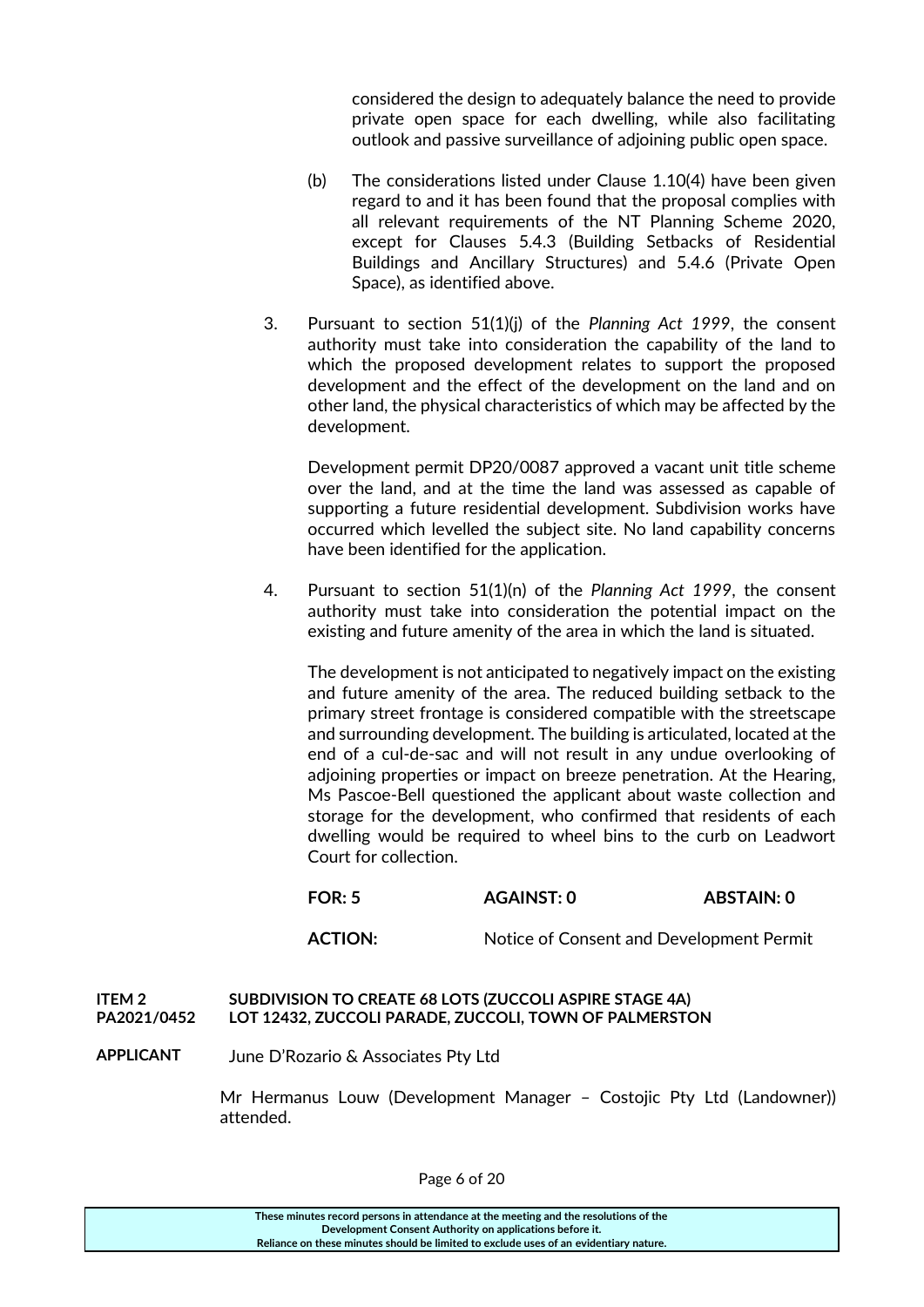**RESOLVED** That, the Development Consent Authority vary the requirements of Clause 6.2.1 **04/22** (Lot Size and Configuration for Subdivision in Zones LR, LMR, MR and HR) of the Northern Territory Planning Scheme 2020, and pursuant to section 53(a) of the *Planning Act 1999*, consent to the application to develop Lot 12432, Zuccoli Parade, Zuccoli, Town of Palmerston for the purpose of subdivision to create 68 lots (Zuccoli Aspire Stage 4A), subject to the following conditions:

#### **CONDITIONS PRECEDENT**

- 1. Prior to the endorsement of plans and prior to the commencement of works (including site preparation), a site earthworks plan indicating finished levels of all proposed lots is to be submitted to and approved by the City of Palmerston to the satisfaction of the consent authority. All cut and fill works are to be designed to eliminate the need for excessive cut/fill/retaining wall works for the proposed lots.
- 2. Prior to endorsement of plans and commencement of works (including site preparation), confirmation that lots are outside the 50m odour buffer of the Zuccoli South sewer pump station or that an agreement is in place with Power and Water Corporation for affected lots, to the satisfaction of the consent authority.
- 3. Prior to commencement of works (including site preparation), engineering design plans and specifications for vehicular access and parking, pedestrian/ cycle corridors, crossings and access points, street lighting, proposed and affected roads, stormwater drainage, site earthworks, and streetscaping (including irrigation) are to be submitted to and approved by the City of Palmerston, to the satisfaction of the consent authority.
- 4. Prior to the commencement of works (including site preparation), the developer must submit an updated water and sewer infrastructure master plan and design report for the entire Zuccoli Aspire development. The master plan and design report must be satisfactory and accepted by Power and Water prior to any commencement of construction.
- 5. Prior to the commencement of works, a Type 2 Erosion and Sediment Control Plan (ESCP) must be developed in accordance with the Department of Environment, Parks and Water Security ESCP Standard Requirements 2019 available at [https://nt.gov.au/environment/soil-land-vegetation.](https://nt.gov.au/environment/soil-land-vegetation) The ESCP must be developed and/or certified by a Certified Professional in Erosion and Sediment Control (CPESC) to the satisfaction of the consent authority. The ESCP should be submitted for acceptance prior to the commencement of any earth disturbing activities (including clearing and early works) to Development Assessment Services via email: [das.ntg@nt.gov.au.](mailto:das.ntg@nt.gov.au)
- 6. Prior to commencement of works, a weed management plan (WMP) is to be submitted to and approved by the consent authority on the advice of the Department of Environment, Parks and Water Security (DEPWS). The WMP must be developed and implemented so as to meet the minimum gamba grass management requirements for the proposed parcel sizes in the Class B Zone areas as described in the Weed Management Plan for Gamba Grass 2020-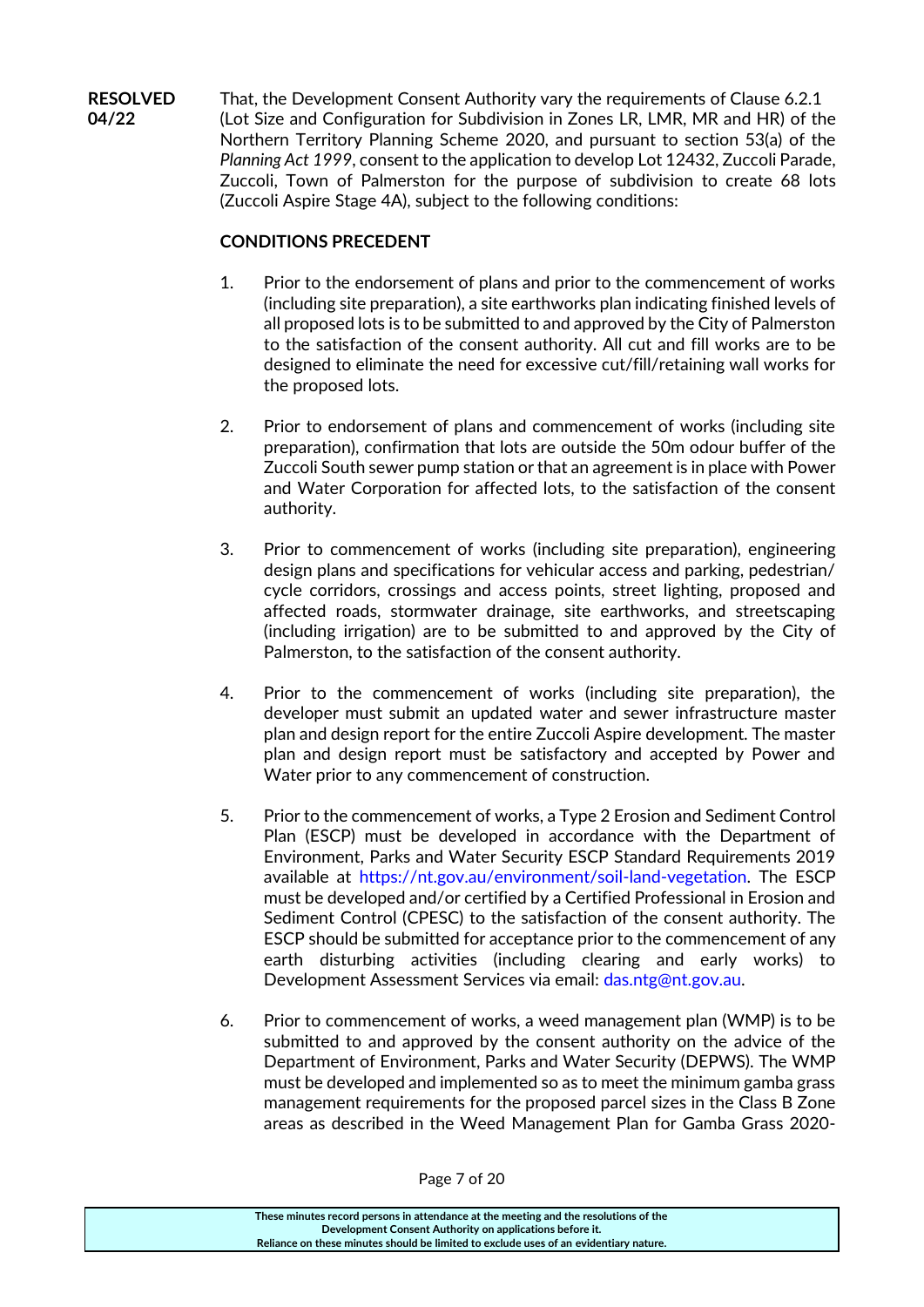2030. The WMP should include vehicle and equipment hygiene controls in line with the key principles for weed spread prevention as outlined in the DEPWS document titled 'Preventing weed spread is everybody's business'. The WMP should detail methods, treatments and timing for effective gamba grass management on the site during the development, so that gamba grass is satisfactorily managed at completion of works for all proposed or existing lots. Information and documents on weed management is available at [www.nt.gov.au/weeds.](http://www.nt.gov.au/weeds) The WMP should be emailed for assessment to [DevelopmentAssessment.DEPWS@nt.gov.au.](mailto:DevelopmentAssessment.DEPWS@nt.gov.au)

#### **GENERAL CONDITIONS**

- 7. The works carried out under this permit shall be in accordance with the drawings endorsed as forming part of this permit.
- 8. The owner of the land must enter into agreements with the relevant authorities for the provision of water supply, sewerage and electricity facilities, and telecommunication networks to each lot shown on the endorsed plan in accordance with the authorities' requirements and relevant legislation at the time.
- 9. All existing and proposed easements and sites for existing and required utility services must be vested in the relevant authority for which the easement or site is to be created on the plan of subdivision submitted for approval by the Surveyor General.
- 10. If a Caution Notice pursuant to section 34 of the *Land Title Act 2000* is required for lots affected by the 50m odour buffer of the Zuccoli South sewer pump station, the owner of the land must enter into an agreement with Power and Water Corporation to include a Caution Notice on title of affected lots. If required, the Caution Notice is to state "The land falls within an odour buffer zone of the Zuccoli South sewer pump station, and may be subject to periodic nuisance odours associated with the facility operations."
- 11. All affected roads, street lighting, stormwater drainage, site earthworks, vehicular access, pedestrian/ cycle corridors and streetscaping are to be carried out to the technical requirements of City of Palmerston, to the satisfaction of the consent authority. Any reinstatement works are to be carried out to the technical standards of the City of Palmerston including grassing the verge between the property boundary and the kerb.
- 12. Stormwater is to be collected and discharged into the drainage network to the technical standards of and at no cost to City of Palmerston and Transport and Civil Services Division of the Department of Infrastructure, Planning and Logistics, to the satisfaction of the consent authority.
- 13. All proposed roads to be created on the plan of subdivision submitted for approval by the Surveyor General must be dedicated to the relevant Northern Territory or local government authority.

Page 8 of 20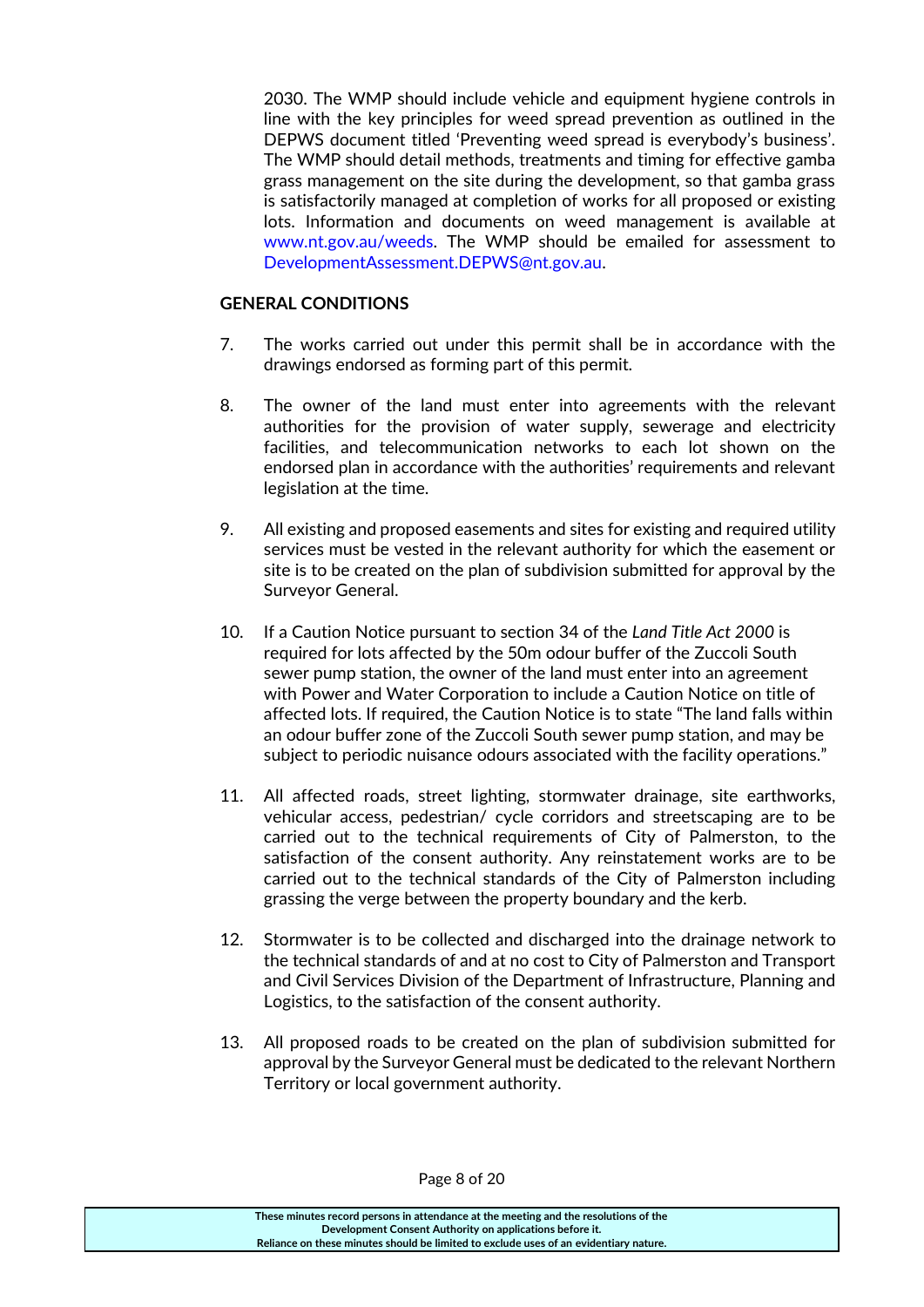- 14. Before the issue of titles, the developer is to provide written confirmation (in the form of plans or drawings) demonstrating that all lots less than 600m² for single dwellings allow for future vehicle access via a single driveway unrestricted by street infrastructure (including any power, water, sewer or stormwater infrastructure) which demonstrates a 3.5 metre driveway can be located on each lot to ensure that the each lot's street frontage has a minimum continuous length of 6.5m, to the satisfaction of the consent authority.
- 15. All works relating to this permit must be undertaken in accordance with the endorsed Type 2 Erosion and Sediment Control Plan (ESCP) to the requirements of the consent authority. Should the endorsed Type 2 Erosion and Sediment Control Plan (ESCP) need to be amended, the revised ESCP must be developed and/or certified by a Certified Professional in Erosion and Sediment Control (CEPSC) to the satisfaction of the consent authority. The revised ESCP should be submitted for acceptance to Development Assessment Services via email: [das.ntg@nt.gov.au](mailto:das.ntg@nt.gov.au)
- 16. All reasonable and practicable measures must be undertaken to prevent: erosion occurring onsite, sediment leaving the site, and runoff from the site causing erosion offsite. Appropriate erosion and sediment control measures must be effectively implemented throughout the construction phase of the development (including clearing and early works) and all disturbed soil surfaces must be satisfactorily stabilised against erosion at completion of works, to the satisfaction of the consent authority. For further information refer to Note 10 below. At completion of works, clearance should be sought from the Department of Environment, Parks and Water Security regarding satisfactory implementation of permanent erosion and sediment control measures and site stabilisation. To arrange a clearance site inspection, email the Land Development Coordination Branch at: [DevelopmentAssessment.DENR@nt.gov.au.](mailto:DevelopmentAssessment.DENR@nt.gov.au)
- 17. All works relating to this permit are to be undertaken in accordance with the approved Weed Management Plan, to the requirements of the consent authority on the advice of the Department of Environment, Parks and Water Security.

#### **NOTES**

- 1. The Power and Water Corporation advises that the Water and Sewer Services Development Section [\(waterdevelopment@powerwater.com.au\)](mailto:waterdevelopment@powerwater.com.au) and Power Network Engineering Section [\(powerdevelopment@powerwater.com.au\)](mailto:powerdevelopment@powerwater.com.au) should be contacted via email a minimum of 1 month prior to construction works commencing in order to determine the Corporation's servicing requirements, and the need for upgrading of on-site and/or surrounding infrastructure.
- 2. If you choose nbn to service your development, you will need to enter into a development agreement with nbn. The first step is to register the development via [http://www.nbnco.com.au/develop-or-plan-with-the](http://www.nbnco.com.au/develop-or-plan-with-the-nbn/new-developments.html)[nbn/new-developments.html](http://www.nbnco.com.au/develop-or-plan-with-the-nbn/new-developments.html) once registered nbn will be in contact to discuss

**These minutes record persons in attendance at the meeting and the resolutions of the Development Consent Authority on applications before it. Reliance on these minutes should be limited to exclude uses of an evidentiary nature.**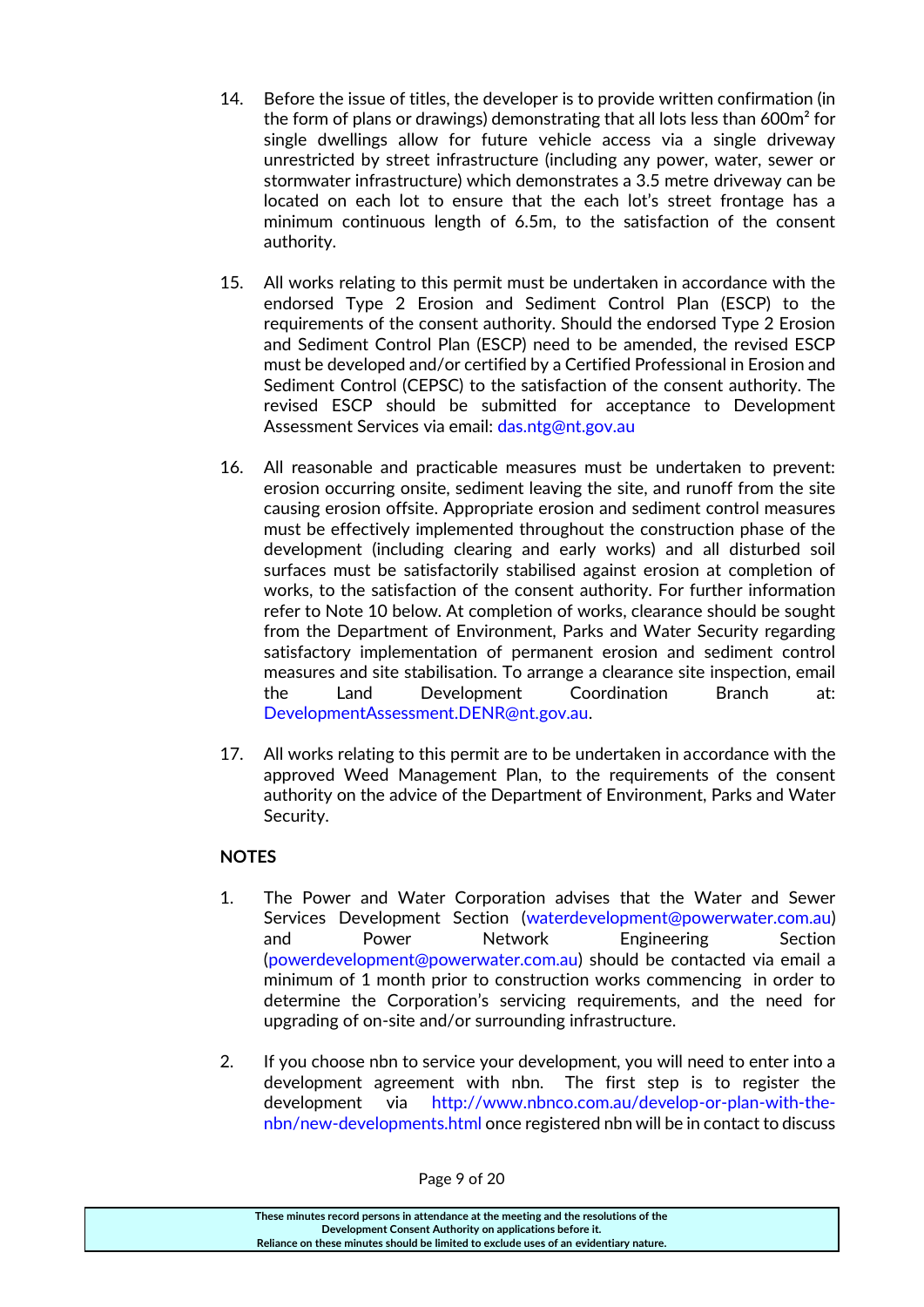the specific requirements for the development. Nbn requires you to apply at least 3 months before any civil works commence. All telecommunications infrastructure should be built to nbn guidelines found at [http://www.nbnco.com.au/develop-or-plan-with-the-nbn/new](http://www.nbnco.com.au/develop-or-plan-with-the-nbn/new-developments/builders-designers.html)[developments/builders-designers.html.](http://www.nbnco.com.au/develop-or-plan-with-the-nbn/new-developments/builders-designers.html)

- 3. Transport and Civil Services Division of the Department of Infrastructure, Planning and Logistics advise that no direct accesses onto proposed arterial road (Bertram Road) from individual lots shall be provided. Access onto the proposed arterial road (Bertram Road) shall be via the existing Bertram Road and Tuckeroo Boulevard intersection only.
- 4. Transport and Civil Services Division of the Department of Infrastructure, Planning and Logistics advise that developer should have carried out, in accordance with AS3671-1989, "Acoustics – Road Traffic Noise Intrusion – Building Siting and Construction" an assessment by a suitably qualified person of the development's present and predicted future exposure to road traffic noise levels, and where required provide appropriate noise attenuation measures. All noise attenuation works deemed necessary shall be carried out by and at the full cost of the developer and shall be wholly contained (including foundations) within the subject lot.
- 5. The development must comply with the technical standards of the Northern Territory Subdivision Development Guidelines for the construction of public infrastructure as part of subdivision works to the requirements of the relevant local and service authorities. Prior to any works commencing, it is encouraged that you engage early with the relevant authorities to confirm their requirements, and any variations that may be sought to the Subdivision Development Guidelines, to ensure the works are completed to the relevant authorities' requirements. The Northern Territory Subdivision Development Guidelines can be found at: [https://www.ntlis.nt.gov.au/sdg-online/.](https://www.ntlis.nt.gov.au/sdg-online/)
- 6. All new roads, including alterations and extensions to existing roads, are required to be named under the *Place Names Act 1967*. You should immediately make application to the Place Names Committee to commence the road naming process. Contact the Place Names Unit on 8995 5333 or [place.names@nt.gov.au.](mailto:place.names@nt.gov.au) Further information can be found at [ww.placenames.nt.gov.au.](http://www.placenames.nt.gov.au/)
- 7. The Surveyor-General advises you should immediately make application for street addresses to the Survey and Land Records unit on (08) 8995 5354 [\(surveylandrecords@nt.gov.au\)](mailto:surveylandrecords@nt.gov.au).
- 8. A Permit to Work Within a Road Reserve may be required from the City of Palmerston before commencement of any work within a road reserve.
- 9. Any proposed works which fall within the scope of the *Construction Industry Long Service Leave and Benefits Act 2005* must be notified to NT Build by lodgement of the required Project Notification Form. Payment of any levy must be made prior to the commencement of any construction activity. NT

**These minutes record persons in attendance at the meeting and the resolutions of the Development Consent Authority on applications before it. Reliance on these minutes should be limited to exclude uses of an evidentiary nature.**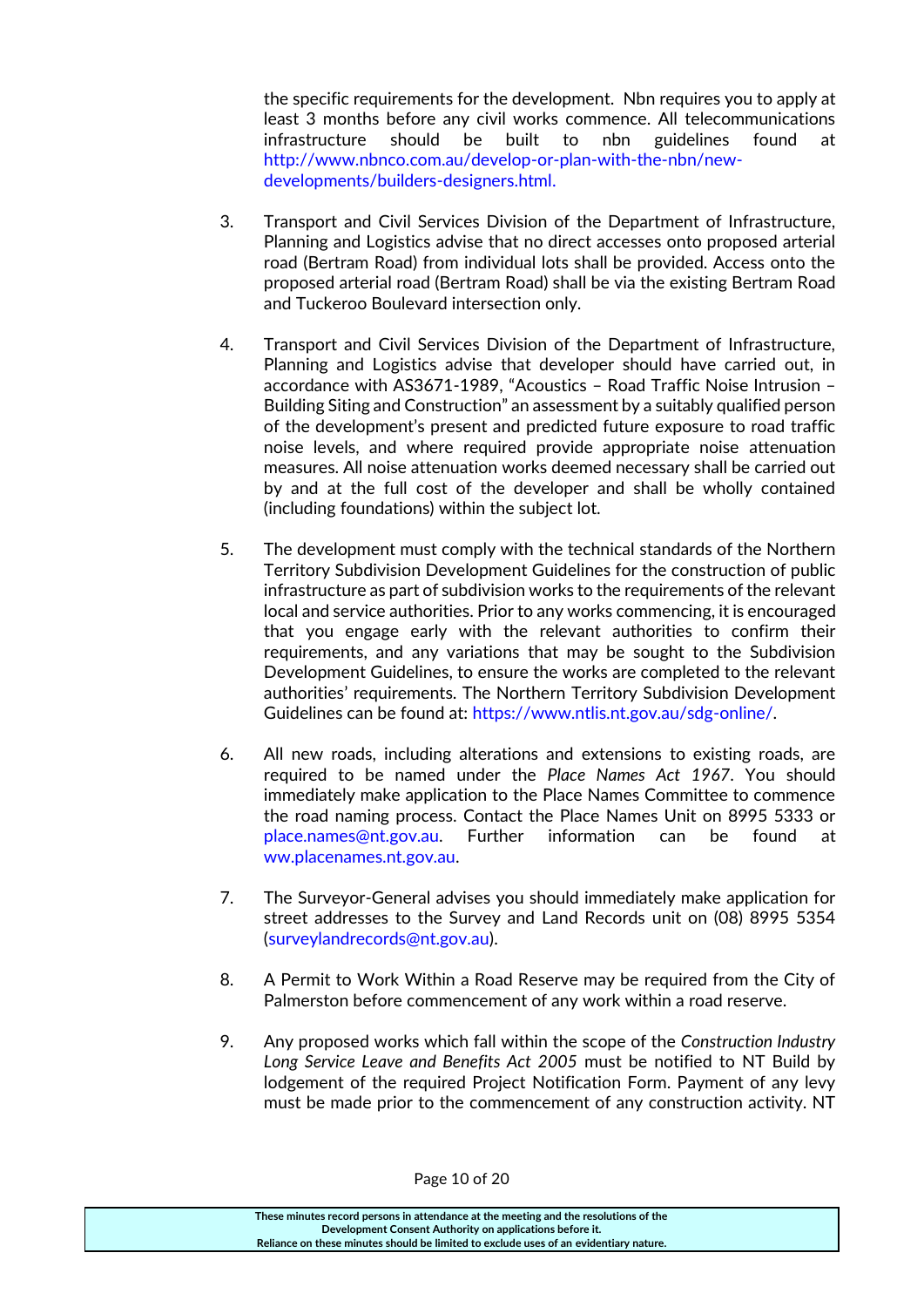Build should be contacted via email [\(info@ntbuild.com.au\)](mailto:info@ntbuild.com.au) or by phone on 08 89364070 to determine if the proposed works are subject to the Act.

10. Information regarding erosion and sediment control can be obtained from the IECA Best Practice Erosion and Sediment Control 2008 books available at www.austieca.com.au and the Department of Environment Parks and Water Security ESCP Standard Requirements 2019 and Land Management Factsheets available at https://nt.gov.au/environment/soil-land-vegetation. For further advice, contact the Development Coordination Branch: (08) 8999 4446.

#### **REASONS FOR THE DECISION**

1. Pursuant to section 51(1)(a) of the *Planning Act 1999,* the consent authority must take into consideration the planning scheme that applies to the land to which the application relates.

The NT Planning Scheme 2020 applies to the land and subdivision requires consent under Clause 1.8 (When development consent is required). It is identified as I*mpact Assessable* under Clause 1.8(1)(c)(ii), therefore the strategic framework (Part 2 of the Scheme, including the Palmerston Eastern Suburbs Area Plan, which is relevant to this application), zone purpose and outcomes of Clause 4.27 (Zone FD – Future Development) and Clauses 6.5.1 (Subdivision in Zone FD), 6.2.1 (Lot Size and Configuration for Subdivision in Zones LR, LMR, MR and HR), 6.2.2 (Lots Less Than 600m² for Dwellings-Single), 6.2.3 (Site Characteristics for Subdivision in Zones LR, LMR, MR and HR) and 6.2.4 (Infrastructure and Community Facilities for Subdivision in Zones LR, LMR, MR and HR), need to be considered.

These clauses have been considered and it is found that the proposal complies with the relevant requirements of the Planning Scheme except for Clause 6.2.1 (Lot Size and Configuration for Subdivision in Zones LR, LMR, MR and HR).

The subject site is within Zone FD (Future Development), where the purpose is to *'identify an area that is intended for future rezoning and development in accordance with the Strategic Framework. Development is limited to a level that will not prejudice future development or is compatible with planned future purposes.'* The zoning plan provided as part of the application shows that the intended zoning of the residential lots is Zone LMR (Low-Medium Density Residential) and Zone PS (Public Open Space) for the open space lots in line with the Palmerston Eastern Suburbs Area Plan.

The building setback plan submitted with the proposal provides a coordinated approach to building setbacks and meets the purpose of Clause 5.4.3.3 (Reduced Setbacks for Dwellings-Single) in that it will allow for further flexibility in the design and siting of dwellings-single. It is recommended that the applicant update the building setback plan to nominate a 'primary street' frontage for corner lots 13, 14, 21, 32,

**These minutes record persons in attendance at the meeting and the resolutions of the Development Consent Authority on applications before it. Reliance on these minutes should be limited to exclude uses of an evidentiary nature.**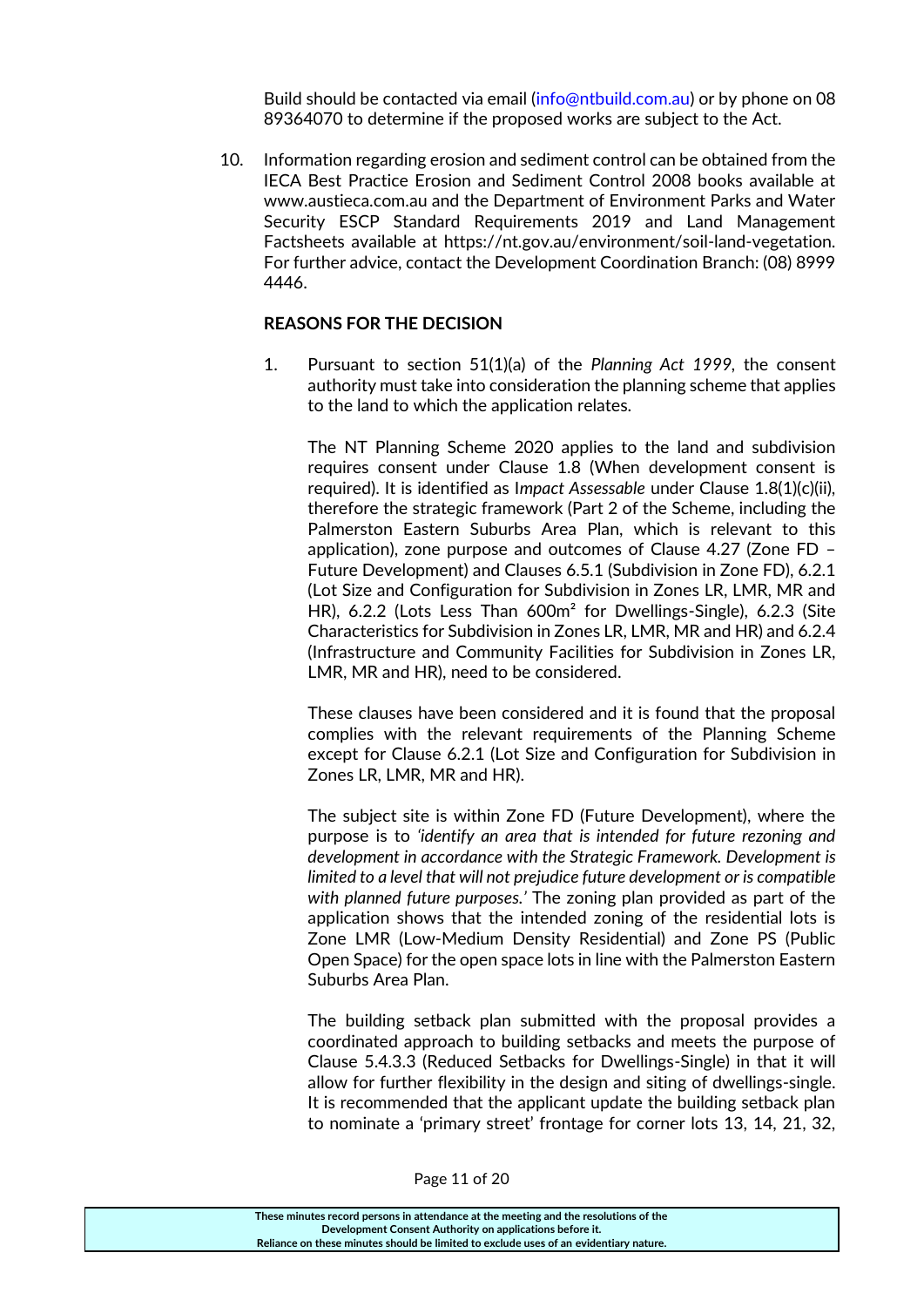41, 42 and 52. Identifying which frontage should be considered as the primary street would avoid the need for future landowners to submit development applications to vary setback requirements in order to fully utilise their land. Once updated, the building setback plan is considered appropriate to be incorporated into Schedule 9 of the NT Planning Scheme.

At the Hearing, the Chair questioned whether the applicant was happy with the conditions recommended in the Development Assessment Services report. The applicant agreed with the recommendation, however questioned the suitability of condition precedent 3, which requires the submission of engineering design plans and specifications to City of Palmerston. The applicant explained the difficulties of clearing this condition prior to endorsement of plans due to the significant amount of work involved. The applicant further explained that future lot numbers could only be generated and in turn lots sold after plans have been endorsed. The DCA noted the applicant's concerns and reiterated that the condition precedent required submission of engineering design plans and specifications prior to commencement of works rather than endorsement of plans. Further, the DCA determined to alter the wording of condition precedent 3 to ensure that engineering plans were not only submitted to, but also approved by City of Palmerston prior to the commencement of works in line with Council's request. This has been standard practice for previous stages of Zuccoli and is not considered to impact on the applicant's concerns, as plans can still be endorsed before detailed engineering designs and specifications are submitted to and approved by Council.

- 2. Pursuant to Clause 1.10 (Exercise of Discretion by the Consent Authority), subclause 5 of the NT Planning Scheme 2020, the consent authority may consent to a proposed development which is not in accordance with a requirement set out in Parts 3, 5 or 6 only if it is satisfied that the variation is appropriate having regard to:
	- (a) The purpose and administration clauses of the requirement; and
	- (b) The considerations listed under Clause 1.10(3) or 1.10(4).

The proposal has been found not to be in accordance with Clause 6.2.1 (Lot Size and Configuration for Subdivision in Zones LR, LMR, MR and HR), because the proposal will result in four lots greater than  $600m^2$ that cannot accommodate a 17m x 17m building envelope.

It is considered that a variation to this clause is appropriate in this instance because:

(a) The proposal is consistent with the purpose of Clause 6.2.1 (Lot Size and Configuration for Subdivision in Zones LR, LMR, MR and HR) in that the four non-compliant lots are of an adequate size, configuration and orientation to facilitate the development of a dwelling-single with associated building setbacks. Administratively, the consent authority may consent to a

| These minutes record persons in attendance at the meeting and the resolutions of the  |
|---------------------------------------------------------------------------------------|
| Development Consent Authority on applications before it.                              |
| Reliance on these minutes should be limited to exclude uses of an evidentiary nature. |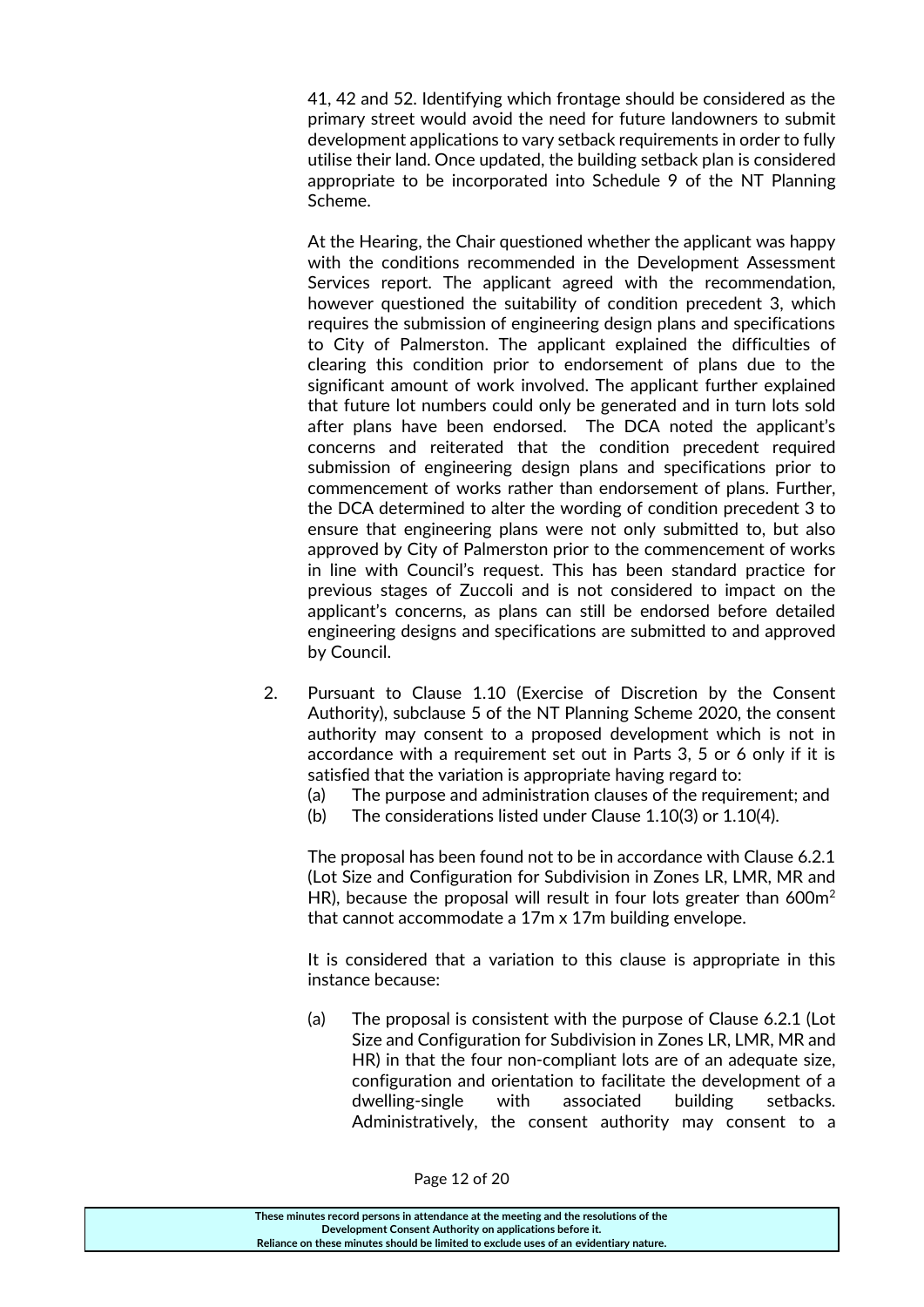subdivision that is not in accordance with sub-clause 6, only if it is satisfied the subdivision is consistent with the purpose of this clause and the zone purpose and outcomes.

This proposal results in four lots greater than  $600m^2$  that cannot accommodate a 17m x 17m building envelope. Lots 11, 22, 24 and 42 are irregular in shape due to the curved road alignments within the subdivision area. Despite the additional area that has been added, the lots are capable of supporting a building envelope of 8m x 15m exclusive of any required building setbacks as per the requirements for lots of  $450m^2$  to less than 600 $m^2$ . The consequence of the additional area is that the occupants of these lots will have a larger area of private open space.

At the Hearing, the Chair questioned the applicant in relation to the proposed variation. The applicant confirmed that Lots 11, 22, 24 and 42 can be developed with the common building typologies used throughout the estate. He noted that these lots exceed minimum frontage requirements and can all accommodate a dwelling and double garage, whilst adhering to building setback requirements.

The variation is considered to meet the purpose of Clause 6.2.1 in that the lots are of an adequate size, configuration and orientation to facilitate the development of a reasonably sized dwelling-single with associated building setbacks. The lots remain consistent with the purpose of Zone LMR, which is to provide a range of low rise housing options that contribute to the streetscape and residential amenity in locations supported by community services and with full reticulated services.

- (b) The considerations listed under Clause 1.10(4) have been given regard to and it has been found that the proposal complies with all relevant requirements of the NT Planning Scheme 2020, except for Clause 6.2.1 (Lot Size and Configuration for Subdivision in Zones LR, LMR, MR and HR), as identified above.
- 3. Pursuant to section 51(1)(j) of the *Planning Act 1999*, the consent authority must take into consideration the capability of the land to which the proposed development relates to support the proposed development and the effect of the development on the land and on other land, the physical characteristics of which may be affected by the development.

The land is within Zone FD (Future Development) and has been identified for urban development on the Palmerston Eastern Suburbs Area Plan. The engineering report submitted with the application confirms that land can be serviced to support the intended future residential development. The Department of Environment, Parks and Water Security recommended the inclusion of a condition precedent requiring the preparation of a Type 2 Erosion and Sediment Control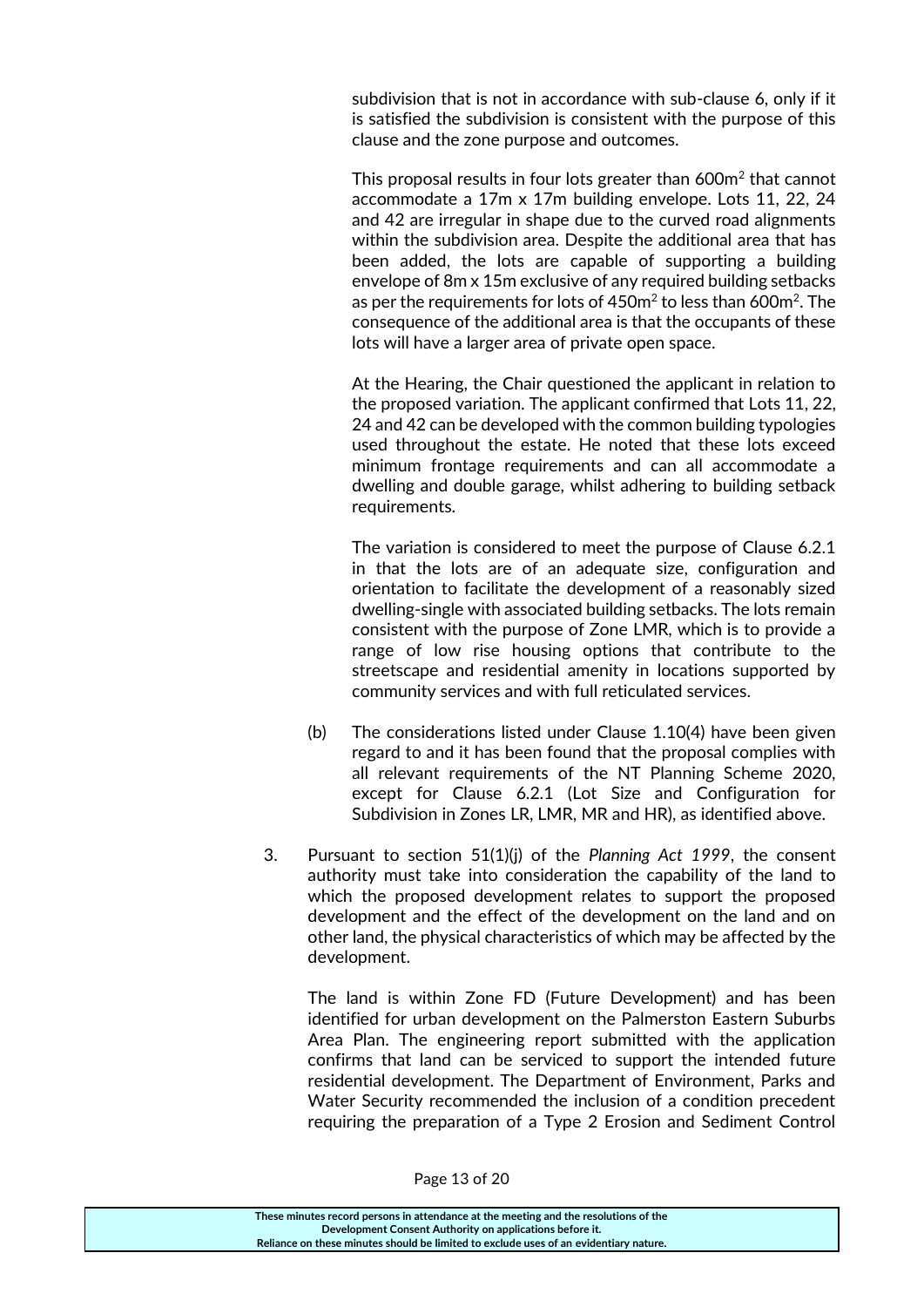Plan (ESCP), general conditions requiring implementation of the endorsed ESCP and control measures throughout the construction phase of the development, but raised no concerns in relation to land capability.

4. Pursuant to section 51(1)(n) of the *Planning Act 1999*, the consent authority must take into consideration the potential impact on the existing and future amenity of the area in which the land is situated.

The subdivision will result in a change to the amenity of the local area, as the land is currently undeveloped, however this change accords with the broader strategic planning and is consistent with the intended future amenity. The proposal includes open space areas, a functional road layout, and future residential densities as intended.

### **FOR: 5 AGAINST: 0 ABSTAIN: 0**

**ACTION:** Notice of Consent and Development Permit

**ITEM 3 SUBDIVISION TO CREATE 5 LOTS IN TWO STAGES (ZUCCOLI STAGE 4D) PA2022/0008 LOT 12433 ZUCCOLI PARADE, ZUCCOLI, TOWN OF PALMERSTON APPLICANT** June D'Rozario & Associates Pty Ltd

> Mr Hermanus Louw (Development Manager – Costojic Pty Ltd (Landowner)) attended.

**RESOLVED** That, pursuant to section 53(a) of the *Planning Act 1999*, the Development Consent **05/22** Authority consent to the application to develop Lot 12433 Zuccoli Parade, Zuccoli, Town of Palmerston for the purpose of subdivision to create 5 lots in two stages (Zuccoli Stage 4D), subject to the following conditions:

#### **CONDITIONS PRECEDENT**

- 1. Prior to the endorsement of plans and prior to the commencement of works (including site preparation), a site earthworks plan indicating finished levels of all proposed lots is to be submitted to and approved by the City of Palmerston to the satisfaction of the consent authority. All cut and fill works are to be designed to eliminate the need for excessive cut/fill/retaining wall works for the proposed lots.
- 2. Prior to the commencement of works (including site preparation), engineering design plans and specifications for vehicular access and parking, pedestrian / cycle corridors, crossings and access points, street lighting, proposed and affected roads, stormwater drainage, site earthworks, and streetscaping (including irrigation) are to be submitted to and approved by the City of Palmerston, to the satisfaction of the consent authority.
- 3. Prior to the commencement of works, a Type 2 Erosion and Sediment Control Plan (ESCP) must be developed in accordance with the Department of Environment Parks and Water Security ESCP Standard Requirements 2019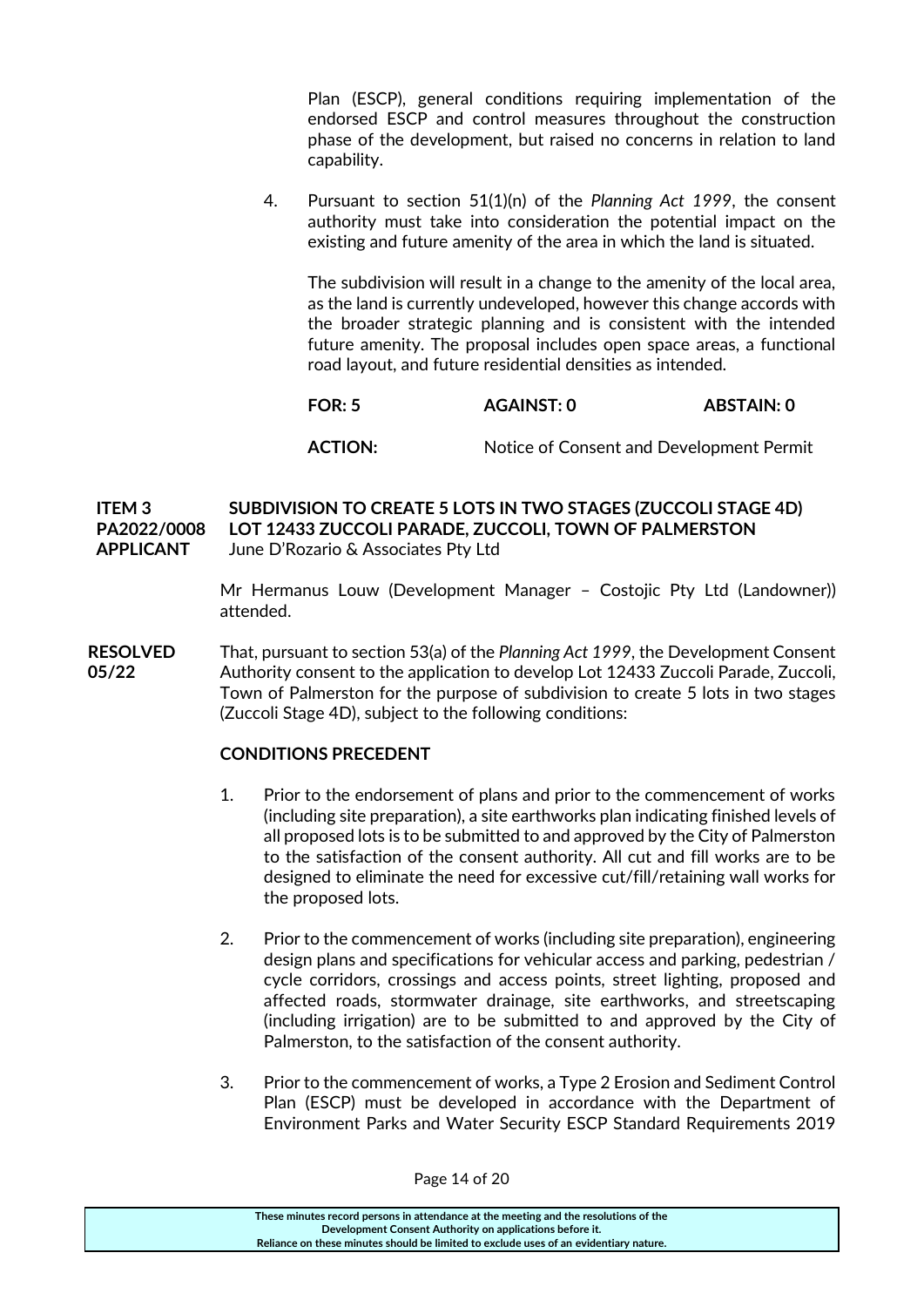available at [https://nt.gov.au/environment/soil-land-vegetation.](https://nt.gov.au/environment/soil-land-vegetation) The ESCP must be developed and/or certified by a Certified Professional in Erosion and Sediment Control (CPESC) to the satisfaction of the consent authority. The ESCP should be submitted for acceptance prior to the commencement of any earth disturbing activities (including clearing and early works) to Development Assessment Services via email: [das.ntg@nt.gov.au.](mailto:das.ntg@nt.gov.au)

- 4. Prior to the commencement of works (including site preparation), the developer must submit an updated water and sewer infrastructure master plan and design report for the entire Zuccoli Aspire development. The master plan and design report must be satisfactory and accepted by Power and Water prior to any commencement of construction.
- 5. Prior to works commencing, a Weed Management Plan (WMP) is to be submitted to and approved by the Consent Authority on the advice of the Department of Environment, Parks and Water Security. The WMP must be developed and implemented so as to meet the minimum gamba grass management requirements for the proposed parcel sizes in the Class B Zone area as described in the Weed Management Plan for Gamba Grass 2020- 2030. The WMP should include vehicle and equipment hygiene controls in line with the key principles for weed spread prevention as outlined in the Weed Management Branch document 'Preventing weed spread is everybody's business'. The WMP should detail methods, treatments and timing for effective gamba grass management on the site during the development, so that gamba grass is satisfactorily managed at completion of works for all proposed or existing lots. Information and documents on weed management is available at [www.nt.gov.au/weeds.](http://www.nt.gov.au/weeds) The WMP should be emailed for assessment to [DevelopmentAssessment.DEPWS@nt.gov.au.](mailto:DevelopmentAssessment.DEPWS@nt.gov.au)

#### **GENERAL CONDITIONS**

- 6. The works carried out under this permit shall be in accordance with the drawings endorsed as forming part of this permit.
- 7. The owner of the land must enter into agreements with the relevant authorities for the provision of water supply, sewerage, electricity facilities and telecommunication networks to each lot shown on the endorsed plan in accordance with the authorities' requirements and relevant legislation at the time.
- 8. All existing and proposed easements and sites for existing and required utility services must be vested in the relevant authority for which the easement or site is to be created on the plan of subdivision submitted for approval by the Surveyor General.
- 9. All affected roads, street lighting, stormwater drainage, site earthworks, vehicular access, pedestrian/ cycle corridors and streetscaping are to be carried out to the technical requirements of City of Palmerston, to the satisfaction of the consent authority. Any reinstatement works are to be carried out to the technical standards of the City of Palmerston including grassing the verge between the property boundary and the kerb.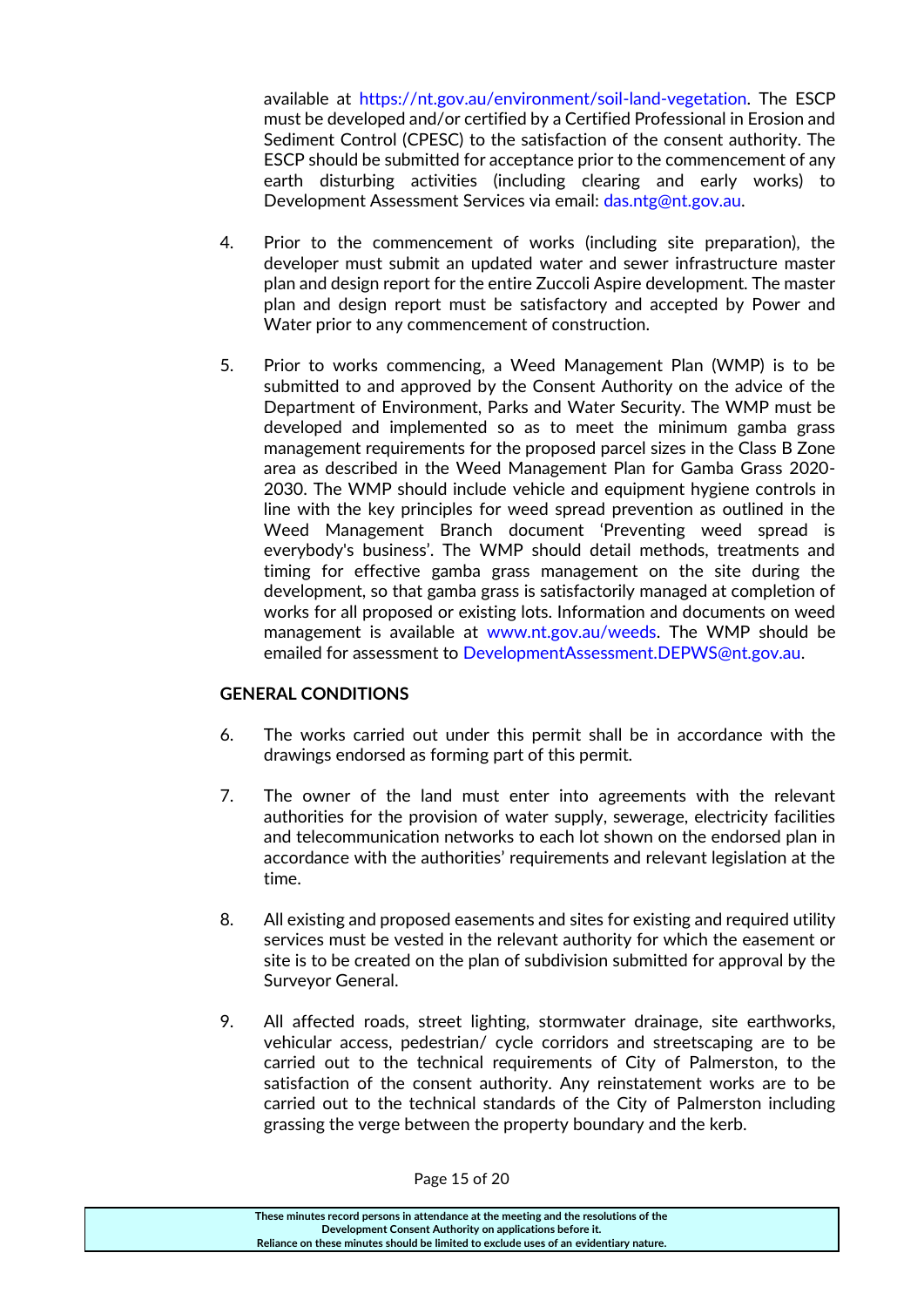- 10. All proposed roads to be created on the plan of subdivision submitted for approval by the Surveyor General must be dedicated to the relevant Northern Territory or local government authority.
- 11. Before the issue of titles, the developer is to provide written confirmation (in the form of plans or drawings) demonstrating that all lots less than 600m² for single dwellings allow for future vehicle access via a single driveway unrestricted by street infrastructure (including any power, water, sewer or stormwater infrastructure) which demonstrates a 3.5 metre driveway can be located on each lot to ensure that the each lot's street frontage has a minimum continuous length of 6.5m, to the satisfaction of the consent authority.
- 12. All works relating to this permit must be undertaken in accordance with the endorsed Type 2 Erosion and Sediment Control Plan (ESCP) to the requirements of the consent authority. Should the endorsed Type 2 Erosion and Sediment Control Plan (ESCP) need to be amended, the revised ESCP must be developed and/or certified by a Certified Professional in Erosion and Sediment Control (CPESC) to the satisfaction of the consent authority. The revised ESCP should be submitted for acceptance to Development Assessment Services via email: [das.ntg@nt.gov.au.](mailto:das.ntg@nt.gov.au)
- 13. All reasonable and practicable measures must be undertaken to prevent: erosion occurring onsite, sediment leaving the site, and runoff from the site causing erosion offsite. Appropriate erosion and sediment control measures must be effectively implemented throughout the construction phase of the development (including clearing and early works) and all disturbed soil surfaces must be satisfactorily stabilised against erosion at completion of works, to the satisfaction of the consent authority. For further information refer to Note 1 below. At completion of works, clearance should be sought from the Department of Environment Parks and Water Security regarding satisfactory implementation of permanent erosion and sediment control measures and site stabilisation. To arrange a clearance site inspection, email the Development Coordination Branch at: [depws@nt.gov.au.](mailto:depws@nt.gov.au)
- 14. All works relating to this permit are to be undertaken in accordance with the approved Weed Management Plan, to the requirements of the consent authority on the advice of the Department of Environment, Parks and Water Security.

#### **NOTES**

1. The Power and Water Corporation advises that the Water and Sewer Services Development Section (waterdevelopment@powerwater.com.au) and Power Network Engineering Section (powerdevelopment@powerwater.com.au) should be contacted via email a minimum of 1 month prior to construction works commencing in order to determine the Corporation's servicing requirements, and the need for upgrading of on-site and/or surrounding infrastructure.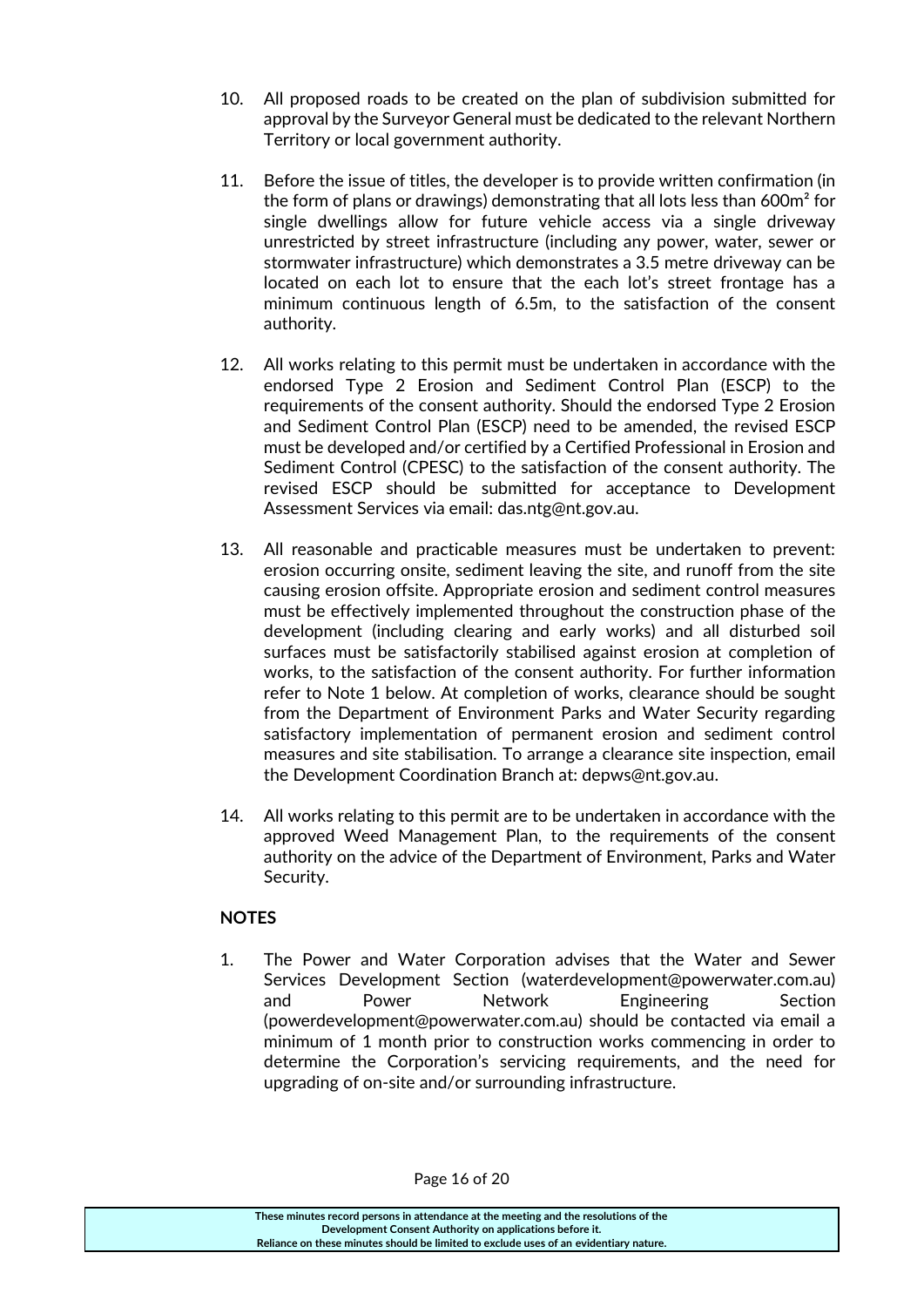- 2. Any proposed works which fall within the scope of the *Construction Industry Long Service Leave and Benefits Act 2005* must be notified to NT Build by lodgement of the required Project Notification Form. Payment of any levy must be made prior to the commencement of any construction activity. NT Build should be contacted via email (info@ntbuild.com.au) or by phone on 08 89364070 to determine if the proposed works are subject to the Act.
- 3. If you choose nbn to service your development, you will need to enter into a development agreement with nbn. The first step is to register the development via http://www.nbnco.com.au/develop-or-plan-with-thenbn/new-developments.html once registered nbn will be in contact to discuss the specific requirements for the development. Nbn requires you to apply at least 3 months before any civil works commence. All telecommunications infrastructure should be built to nbn guidelines found at [http://www.nbnco.com.au/develop-or-plan-with-the-nbn/new](http://www.nbnco.com.au/develop-or-plan-with-the-nbn/new-developments/builders-designers.html)[developments/builders-designers.html](http://www.nbnco.com.au/develop-or-plan-with-the-nbn/new-developments/builders-designers.html)
- 4. The development must comply with the technical standards of the Northern Territory Subdivision Development Guidelines for the construction of public infrastructure as part of subdivision works to the requirements of the relevant local and service authorities. Prior to any works commencing, it is encouraged that you engage early with the relevant authorities to confirm their requirements, and any variations that may be sought to the Subdivision Development Guidelines, to ensure the works are completed to the relevant authorities' requirements. The Northern Territory Subdivision Development Guidelines can be found at: [https://www.ntlis.nt.gov.au/sdg-online/.](https://www.ntlis.nt.gov.au/sdg-online/)
- 5. All new roads, including alterations and extensions to existing roads, are required to be named under the *Place Names Act 1967*. You should immediately make application to the Place Names Committee to commence the road naming process. Contact the Place Names Unit on 8995 5333 or [place.names@nt.gov.au.](mailto:place.names@nt.gov.au) Further information can be found at [ww.placenames.nt.gov.au.](http://www.placenames.nt.gov.au/)
- 6. The Surveyor-General advises you should immediately make application for street addresses to the Survey and Land Records unit on (08) 8995 5354 [\(surveylandrecords@nt.gov.au\)](mailto:surveylandrecords@nt.gov.au).
- 7. A Permit to Work Within a Road Reserve may be required from the City of Palmerston before commencement of any work within a road reserve.
- 8. Information regarding erosion and sediment control can be obtained from the IECA Best Practice Erosion and Sediment Control 2008 books available at www.austieca.com.au and the Department of Environment Parks and Water Security ESCP Standard Requirements 2019 and Land Management Factsheets available at https://nt.gov.au/environment/soil-land-vegetation. For further advice, contact the Development Coordination Branch: (08) 8999 4446.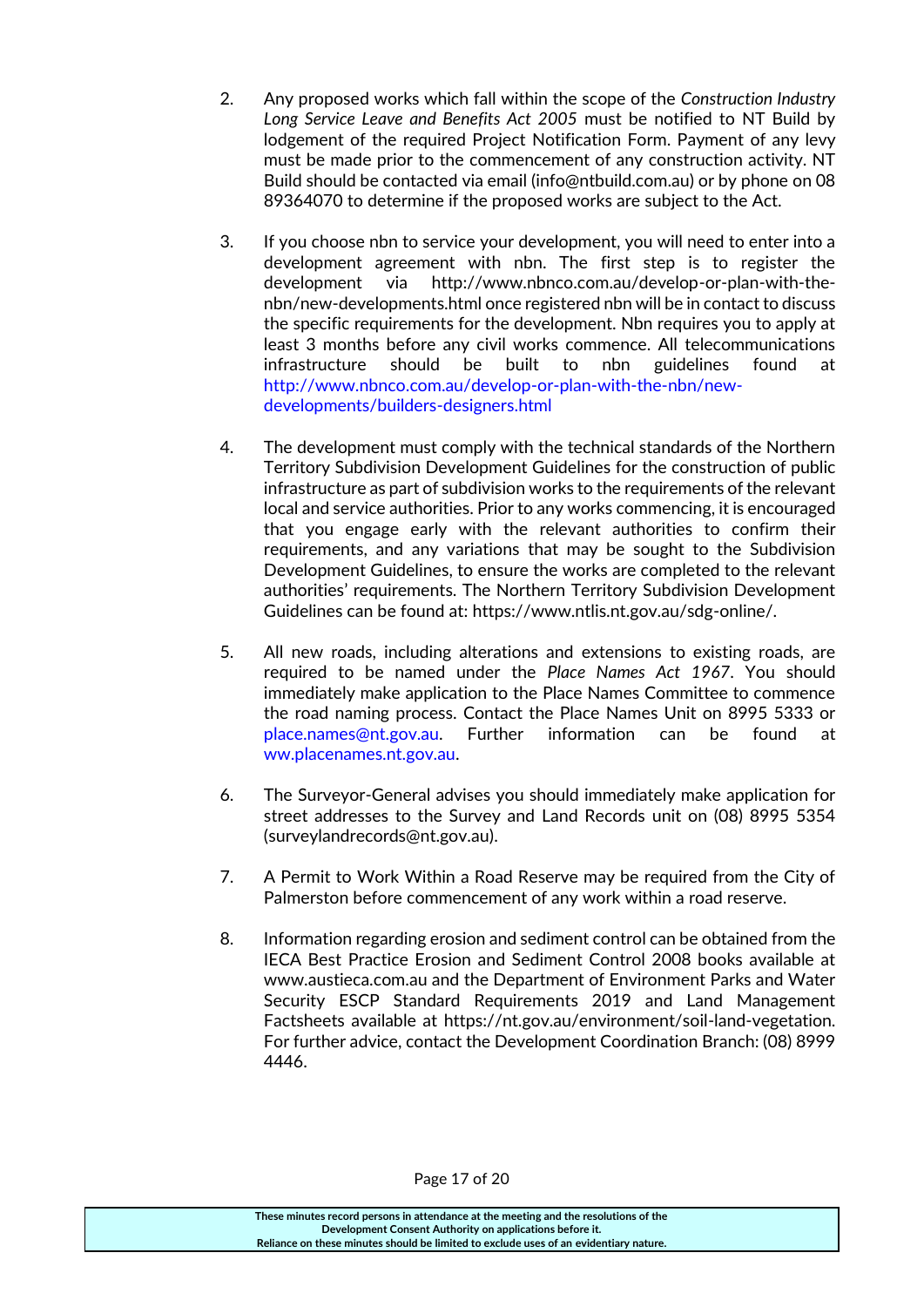#### **REASONS FOR THE DECISION**

1. Pursuant to section 51(1)(a) of the *Planning Act 1999,* the consent authority must take into consideration the planning scheme that applies to the land to which the application relates.

The NT Planning Scheme 2020 applies to the land and subdivision requires consent under Clause 1.8 (When development consent is required). It is identified as Impact Assessable under Clause 4.27 (Zone FD Future Development), therefore Clause 2.4 Strategic Framework (Darwin Regional Land Use Plan 2015 and Palmerston Eastern Suburbs Plan Principles and Area Plan), Clause 3.7 Overlay LSSS (Land Subject to Storm Surge), Clause 6.2.1 Lot Size and Configuration for Subdivision in Zones LR, LMR, MR and HR, Clause 6.2.2 Lots less than 600 m2 for Dwellings – Single, Clause 6.2.3 Site Characteristics for Subdivision in Zones LR, LMR, MR and HR, Clause 6.2.4 Infrastructure and Community Facilities for Subdivision in Zones LR, LMR, MR and HR and Clause 6.5.1 Subdivision in Zone FD, need to be considered.

These clauses have been considered and it is found that the proposal complies with all the relevant requirements of the NT Planning Scheme.

The subject site is within Zone FD (Future Development), where the purpose is to *'identify an area that is intended for future rezoning and development in accordance with the Strategic Framework. Development is limited to a level that will not prejudice future development or is compatible with planned future purposes.'* The zoning plan provided as part of the application shows that the intended zoning of the residential lots is Zone LMR (Low-Medium Density Residential), Zone C (Commercial) and Zone PS (Public Open Space) for the open space lots in line with the Palmerston Eastern Suburbs Area Plan.

The building setback plan submitted as part of the application provides a coordinated approach to building setbacks and meets the purpose of Clause 5.4.3.3 (Reduced Setbacks for Dwellings-Single) in that it will allow for further flexibility in the design and siting of dwellings-single. It is recommended that the applicant remove the 0.3m setback for lot 10, given an existing 0.3m setback for existing Lot 14854 (72) Bloodwood Street, Zuccoli along the adjoining boundary. Once changed, the setback plan is considered appropriate to incorporated into Schedule 9 of the NT Planning Scheme. This will occur during the zoning normalisation across Stage 4D.

At the Hearing, the Chair questioned whether the applicant was happy with the conditions recommended in the Development Assessment Services report. The applicant agreed with the recommendation, however questioned the suitability of condition precedent 3, which requires the submission of engineering design plans and specifications to City of Palmerston. The applicant explained the difficulties of clearing this condition prior to endorsement of plans due to the significant amount of work involved. The applicant further explained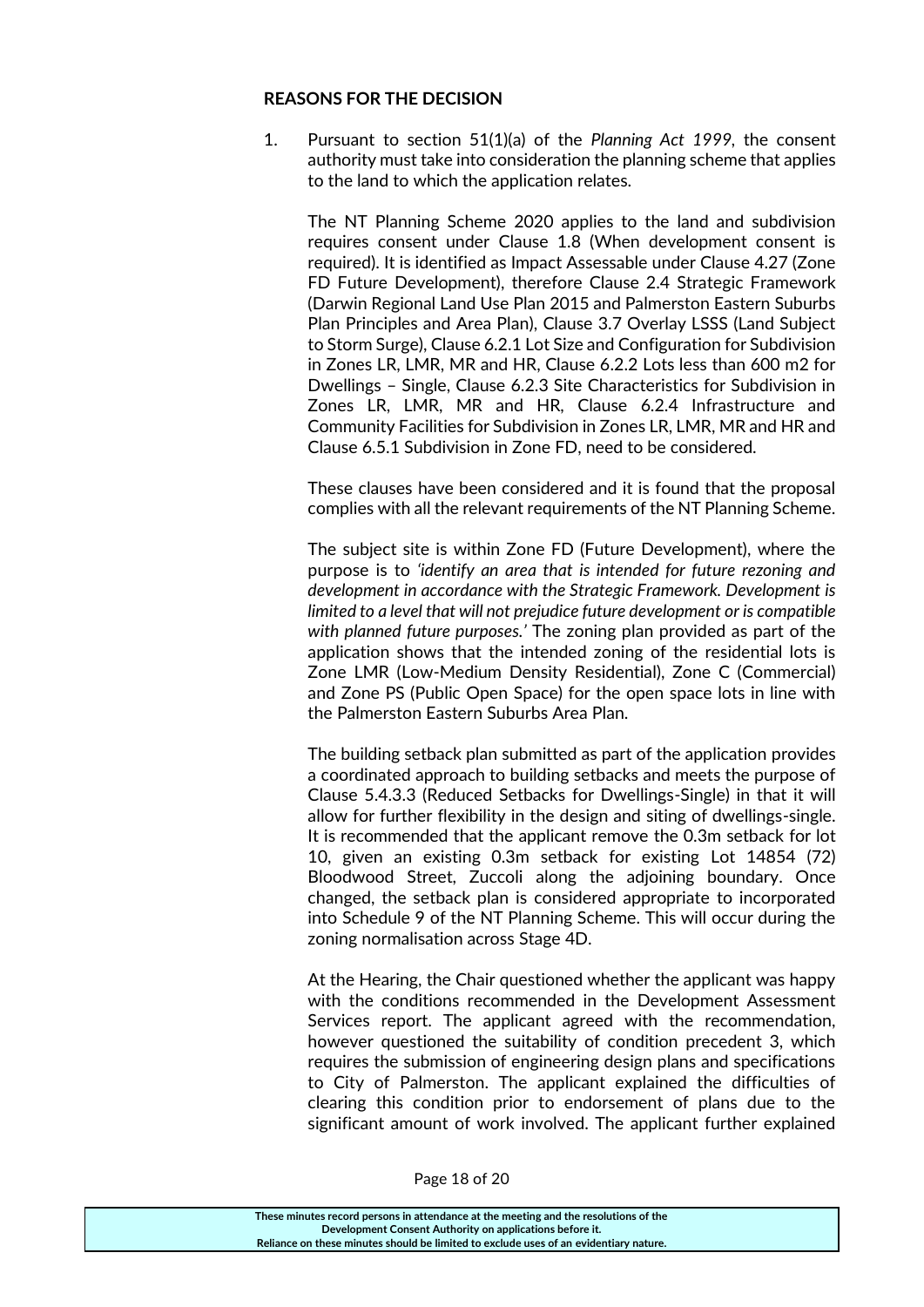that future lot numbers could only be generated and in turn lots sold after plans have been endorsed. The DCA noted the applicant's concerns and reiterated that the condition precedent required submission of engineering design plans and specifications prior to commencement of works rather than endorsement of plans. Further, the DCA determined to alter the wording of condition precedent 3 to ensure that engineering plans were not only submitted to, but also approved by City of Palmerston prior to the commencement of works in line with Council's request. This has been standard practice for previous stages of Zuccoli and is not considered to impact on the applicant's concerns, as plans can still be endorsed before detailed engineering designs and specifications are submitted to and approved by Council.

2. Pursuant to section 51(1)(j) of the *Planning Act 1999*, the consent authority must take into consideration the capability of the land to which the proposed development relates to support the proposed development and the effect of the development on the land and on other land, the physical characteristics of which may be affected by the development.

The land has been identified for urban development and the application has demonstrated that the land can be serviced, engineered and graded to support the subdivision. The Department of Environment, Parks and Water Security (DEPWS) requires a Type 2 ESCP due to the size, type of works and location adjacent to and within a natural drainage area. The site includes some areas of slope over 2%, with cut and fill proposed to decrease sloping and mitigate potential land capability issues.

At the hearing, the Chair confirmed an addendum to the DAS report which recommended an additional condition precedent requested by Water Services, for the submission of an updated water and sewer infrastructure master plan and design report for the entire Zuccoli Aspire development. This was noted as being acceptable to the applicant and is included as condition precedent 4 on the permit.

3. Pursuant to section 51(1)(k) of the *Planning Act 1999*, the consent authority must take into account the public facilities or public open space available in the area in which the land is situated and the requirement, if any, for the facilities, or land suitable for public recreation, to be provided by the developer.

The public open space lot to be created through this subdivision has a total of 9,440m². The landscape concept plan provided as part of the application includes a playground, events lawn, landscape plantings, plus footpaths along each edge of the commercial lot. The landscape concept plan is expected to provide for the recreation needs of the community, while integrating with the future neighbourhood centre.